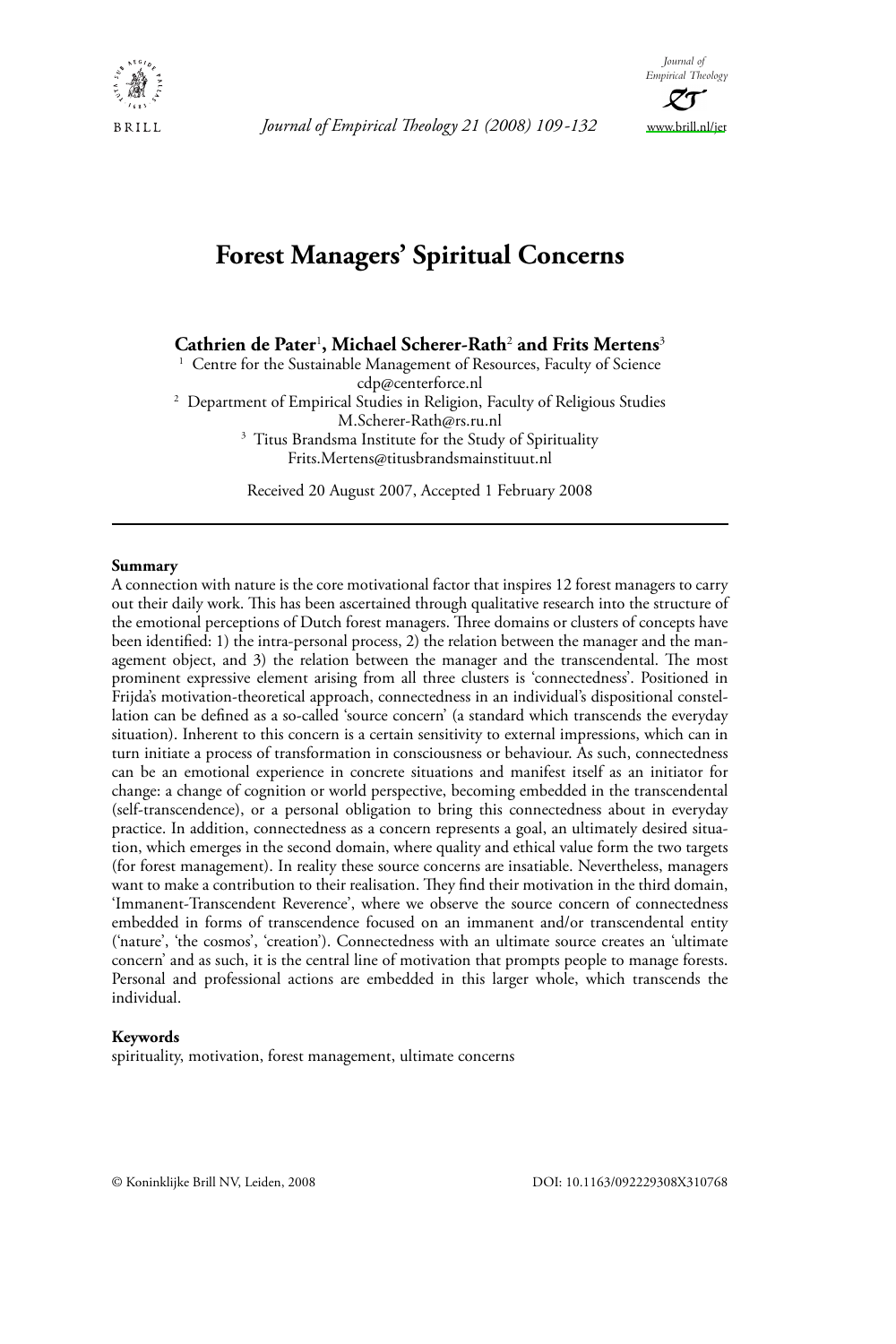## Introduction

Spiritual values of forest and nature have become an increasingly frequent subject of discussion over the past few years. In international forums and treaties 'cultural and spiritual values' are increasingly mentioned in the argumentation in favour of preservation and sustainable management of forests, nature and biodiversity. Religious and other non-governmental organizations have urged this in various ways. Policymakers require knowledge and models of value in order to fulfil their new role as facilitator of the implementation of policy and the dialogue with social partners.<sup>1</sup> Research also increasingly tackles the question of how to translate these 'cultural and spiritual values' into the real practice of policy and implementation.

Research into these values<sup>2</sup> is carried out in various fields. Outside Europe this research mainly takes place within the framework of the discussion about the preservation of biodiversity, sustainable forest management and 'forestdwelling and forest-dependent populations' (Posey, 1999). In Canada and elsewhere, research is conducted into the integration of native spiritual values in forest management (Lewis & Sheppard, 2005). In Europe the query into spiritual values is an underlying component of two discussions: 1) ethics and forest management, and 2) the cultural values of forests. These discussions are largely of an exploratory nature. In the Netherlands the debate about the role and place of nature in society has a long history.<sup>3</sup> This debate increasingly focuses on man (and/or the citizen) and one's own responsibility to nature. The query into spiritual values as a motivating factor also comes into view again. This debate is applied in new social agreements, for instance, the recent Gedragscode Zorgvuldig Bosbeheer (Code of Conduct on Careful Forest Management). The research into the content of spiritual experience in forests has rendered few results to date (Schouten, 2005, p. 245). They do indicate, however, that spiritual experience can be a significant motivating factor for management, not only of forest and nature (from Trigt et al., 2003), but also of farming (Mertens & Blommestijn, 2004).

<sup>&</sup>lt;sup>1</sup> In a similar way one can understand the report published by the Dutch government about the double transformation in the relation between religion and society. WRR (Wetenschappelijke raad voor het regeringsbeleid (Council of science for government policy) (2007). Geloven in het Publeike Domein. Verkenningen van een dubbele transformatie. Amsterdam. We also refer to the dialogue between the World Bank and faith groups (Institute of Social Studies 12-12-06 The Hague).

<sup>&</sup>lt;sup>2</sup> The introduction of the *Encyclopedia of Religion and Nature* (Taylor et al., 2005) suggests a research agenda.

<sup>&</sup>lt;sup>3</sup> See de Pater, 2005 for an overview.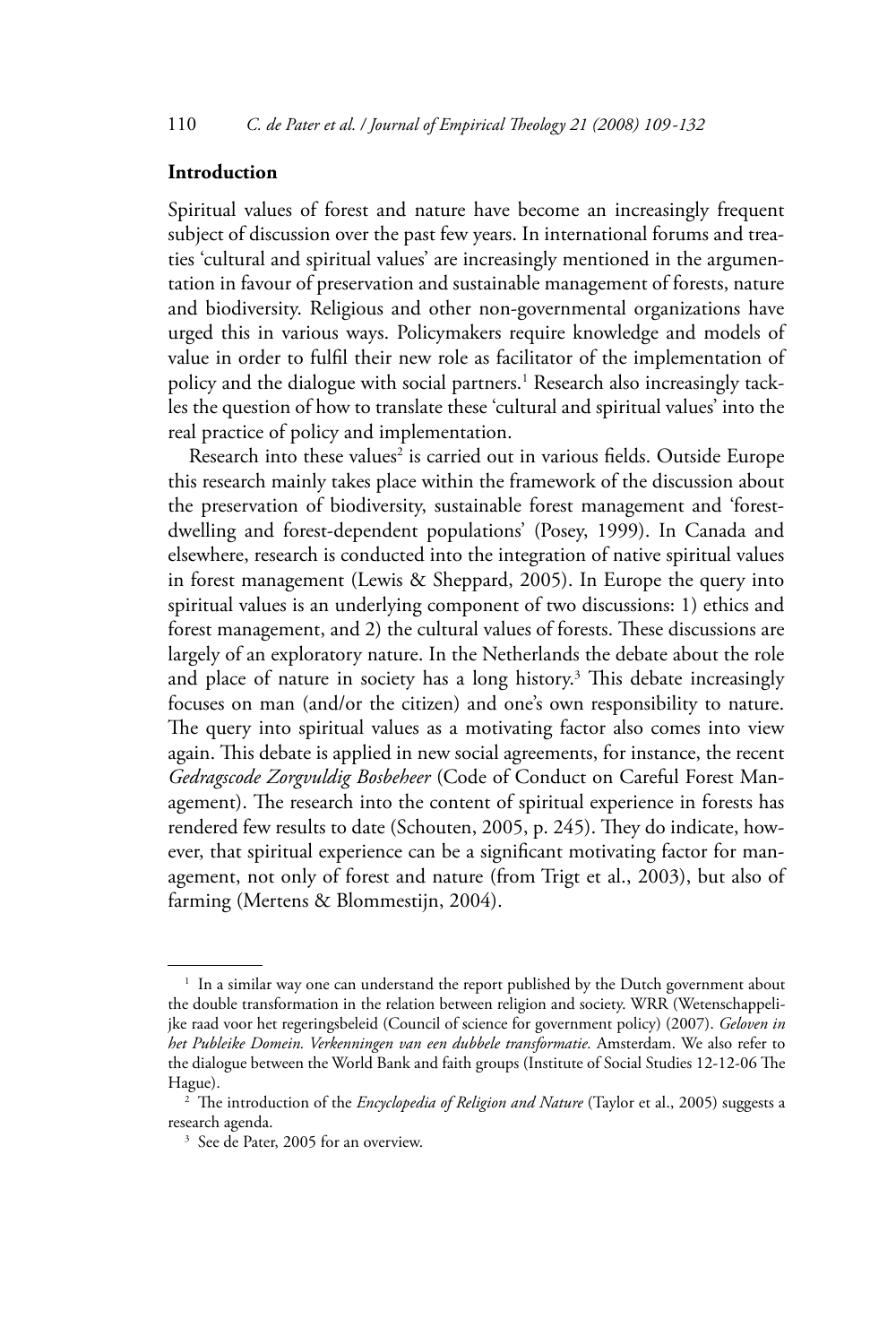Research in the Netherlands into the appreciation of forest and nature generally shows that nature is highly appreciated (see also, amongst others, Buijs & Volker, 1997; Koole & Van den Berg, 2004; de Bakker et al., 2007). The impact of the relation between the appreciation of nature and its practical management is hardly known at all with regards to forestry. It is linked to the relation between religious or spiritual motivations and actions, in this case, managing forests. The relation between 'beliefs', 'basic attitudes', 'intention', 'behaviour' and 'responses' has previously been studied using several socialpsychological models, and the general conclusion was that there was no connection or merely a weak link between values and attitudes on the one hand and behaviour on the other. Recent research suggests that this link is stronger under certain circumstances than is generally assumed (Dreezens, 2006).

This article reports on an exploratory study into the relation between the appreciation of nature and its management in the area of forestry. The point of departure for this study is the forest managers themselves, people who have chosen to dedicate their work and lives to the forest. From there a path will be traced back to their deeper motivations. The study is centred on the following question:

## What motivates people most to manage forests?

The purpose of this study is to explore and describe experiences of people who (semi) professionally manage forests, in order to obtain more motivationtheoretical insight into the relation between the appreciation of nature and the management of forests.

We will continue with a presentation of the details of this research in three stages. Firstly, the motivation-theoretical framework will be outlined (1). Next, we will report on the empirical research and its results (2). Thirdly, we will reflect on these results from a motivation-theoretical perspective (3).

## 1. Spiritual Concerns from a Motivation-Theoretical Framework

If we want to know what motivates women and men to occupy themselves professionally as forest managers, it seems worthwhile to ask forest managers about the experiences they obtain from their work and the meaning they attribute to them. Mertens and Blommenstijn (2004) did likewise in their research into the spiritual, or 'deeper' motivations. They wanted to know why farmers, despite all the problems in agriculture, continue farming. The answer was found in four motivating factors: 1) the challenge to produce a good product (which touches the farmer's identity); 2) the responsibility for the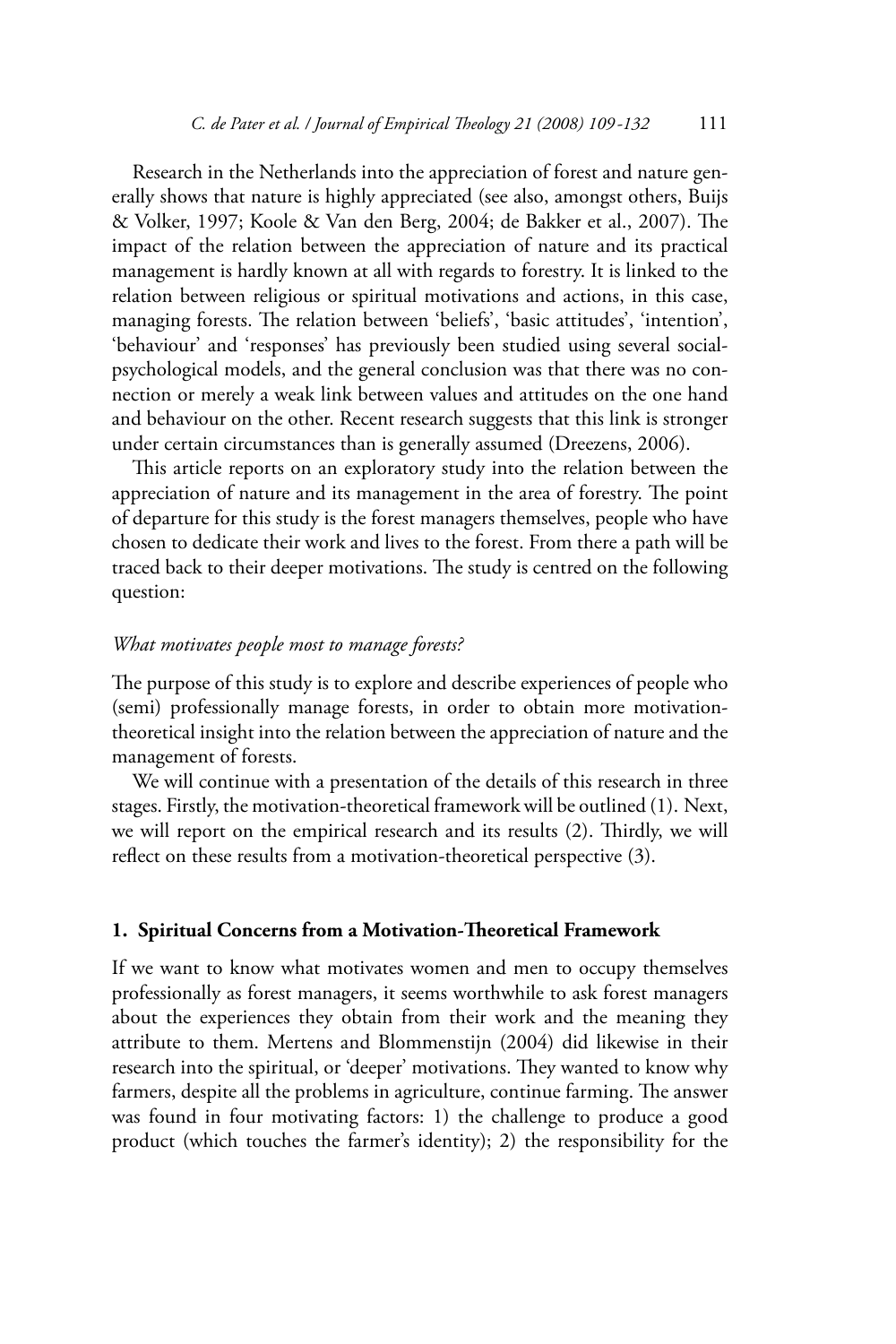other; 3) experiencing the work as a calling, a total way of life in solidarity with nature and life; 4) the feeling that this way of life is part of a larger (transcendental) whole. Together these four factors make up one whole, an identity that helps farmers remain upright amidst current social tensions.

In our research we are looking for motivation sources for the management of forests. This is also the reason we have chosen a qualitative approach. There is hardly any research available on this. What makes people choose a profession that is profoundly connected to nature? As mentioned earlier, the actual experience of the forest managers serves as a starting point. Following Dewey  $(1995)$ , we consider experience as the interaction between the organism gaining the experience and the living environment. These experiences are acquired as a result of the perception of situations, events, meaningful objects, meaningful goals and meaningful voids or absentees (Frijda, 1993, p. 208). These situations and events act as a stimulus, which, depending on the perception and the meaning attributed to it, evoke a response. How does this come about and what are the underlying dispositions and intentions? In order to discuss this relation in more detail in light of the purpose of this study, we have selected an emotion-theoretical approach for our question. Together with the philosopher Nussbaum (2001, p. 31-35) we assume that emotions imply value iudgements, which show whether people consider certain objects, situations and events important for the well being of their own everyday life. According to Nussbaum, this means that emotions are in fact an acknowledgement of need and dependence. They point to something one finds precious and which one subsequently aims for or wants to preserve. Even psychology supports the relation outlined just now between emotion and appreciation or choice to act, by looking upon the emotion as a complex interaction phenomenon of subjective and objective factors (Kleinginna & Kleinginna, 1981). Based on research into the origin of existing emotions, most psychologists agree that the conscious or subconscious perception of a situation or event that is meaningful for a significant personal goal forms the starting point of emotions. The emotion is experienced in a positive way when the perceived situation or event supports the personal goal. The emotion is experienced negatively when it interferes with the goal. Frijda (1993, p. 209) clearly explains that an experience is emotional, based on what the situation means to the subject (observer) and its specific appeal. Characteristic of emotions are the readiness to act and prompting strategies to act (Oatley & Jenkins 1996, p. 96).

The fact that something is experienced as emotionally meaningful relates to its appreciation or the effect of the underlying value(s). Consequently, it is fair to assume that this appreciation will also be expressed in the planning and the implementation of daily actions. Frijda (1993, pp. 348-374) groups a number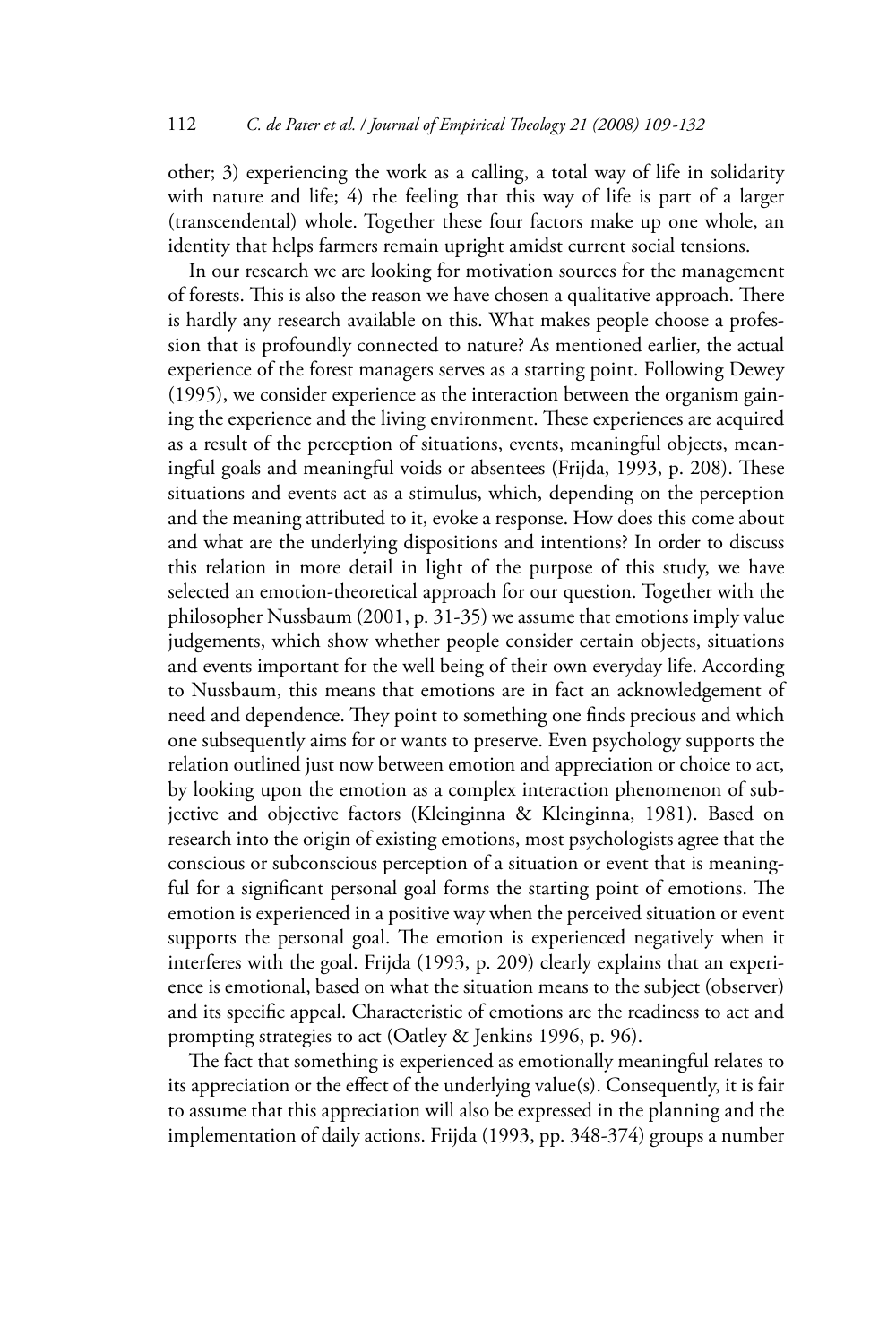of dispositional sources of emotion under the phrase 'concerns'. According to him, concern is a motivational concept related to the dispositions that can motivate a person to doing or abandoning something. Needs, motivations, plans and goals have the same motivational function as concerns. Frijda distinguishes between source concerns and surface concerns. Source concerns imply conditions to satisfy, which are related to a person's situation: safety, competence, keeping an overview, etc. Surface concerns have been defined based on specific objects and goals. They are often realisations of source concerns or partial targets to satisfy source concerns.

For some time, personality psychologist Emmons (2003) has been involved in research into the human process of choices in everyday life. Emmons calls Frijda's 'concerns' personal strivings. "Strivings serve as motivational organizing principles that lend coherence and continuity to day-to-day goal pursuits" (Emmons 2003, p. 27). Personal strivings or concerns can "be the reason to act, to search or to avoid and be the reason for emotion when they are satisfied, confirmed or frustrated" (Frijda 1993:349). If certain strivings or concerns are central to a person's life, they occupy an exceptional position compared to other concerns. They are described as ultimate concerns. According to Emmons (2000, p. 4), spirituality is the personal expression of an ultimate concern. According to Joas (1997) and a number of authors studied by Terhaar (2005, p. 149), 'ultimate concerns' are immanently present in life. They do not necessarily have to be sought beyond this world, but can be reached by means of experiences of transcendence within the scope of this world. Spiritual targets imply those personal concerns which are focused on something that is of immanent or transcendental ultimate concern (Emmons, 2000).

## 2. Empirical Research into Motives of Forest Managers

To explore and describe the experiences and appreciations of forest managers, we have selected a qualitative design, which we will explain in more detail later on. We will start with a brief sketch of the set-up and research method (2.1) and subsequently present the major results (2.2).

## 2.1. Set-up and Research Method

In the Netherlands forest managers<sup>4</sup> make up a small yet diverse group (Schulting, 2000). This is due to the heterogeneous structure of Dutch forest

<sup>&</sup>lt;sup>4</sup> 'Forest managers' is also a phrase used for referring to 'conservation managers', since both jobs - despite some differences - usually coincide in the Netherlands.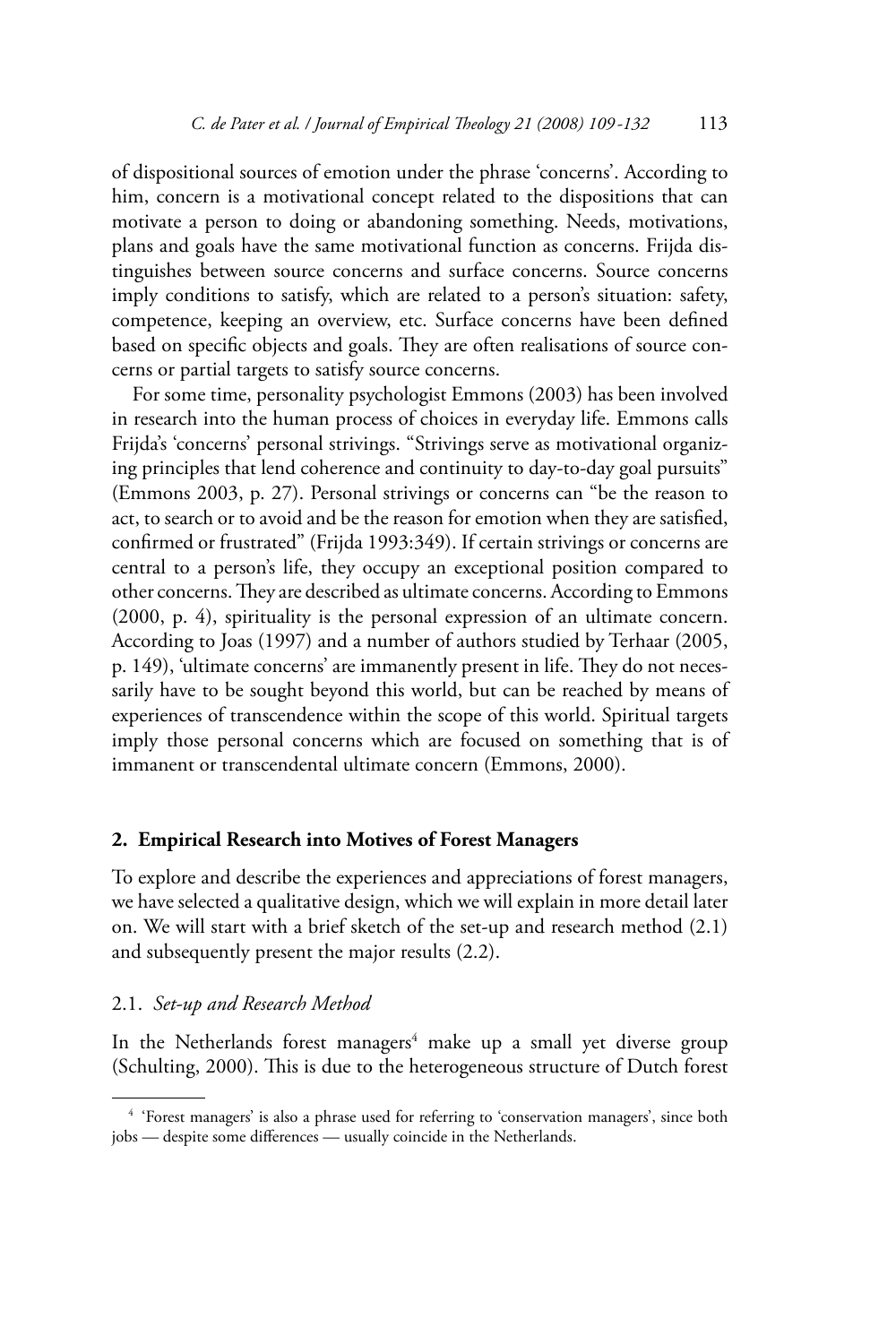ownership: roughly two-thirds of the forest area belongs to the government or large nature organizations, such as 'Natuurmonumenten' (Society for preservation of natural monuments in the Netherlands) and the 'Provinciale landschappen' (Union of provincial nature conservation societies) and is managed by professional forest managers; the remaining one-third is private property. There are approximately 1260 private owners, some of whom manage their own forest, whereas another group subcontracts the management to professionals. The managers considered eligible for the selection were those who at least make their own decisions about management measures in the forest, on their own private estate or on that of others. This means they are responsible for tree marking, decide on which species will be planted, etc. Conversations with experts and key figures in Dutch forestry have indicated that forest managers are a heterogeneous though not very large group. Schulting (1999) divides them into the following four groups:

- A. Managers who manage a forest for others:
	- 1. Public forest managers;
	- 2. Company forest managers;
- B. Managers who manage their own forest or estate:
	- 3. 'Family managers';
	- 4. 'Leisure managers'.

Private forest owners were the most obvious target group, but restricting the research to this group had its drawbacks: this group had been approached for interviews and research so often, that their main organised lobby, the 'Unie van Bosgroepen Nederland' (Union of Forest Groups in the Netherlands), had basically stopped making their lists available for random sample surveys. Moreover, it would unintentionally exclude the public and company forest managers, while many of them are in practise also at liberty to intervene in the forest for which they are responsible. As the kind of interview required full voluntary cooperation and as this qualitative aspect was considered more important than statistical representativeness, the direct appeal was chosen:

• A verbal appeal was made during a network evening of the Vereniging Tropische Bossen (Society for Tropical Forests - VTB) and the Koninklijke Nederlandse Bosbouw Vereniging (the Royal Dutch Forestry Society - KNBV) about forests, ethics and underlying values on 23 March 2005<sup>5</sup> (7 respondents).

<sup>&</sup>lt;sup>5</sup> http://www.tropischebossen.nl/netwerk/20050323.asp; www.knbv.nl; both collected on  $18 - 12 - 06$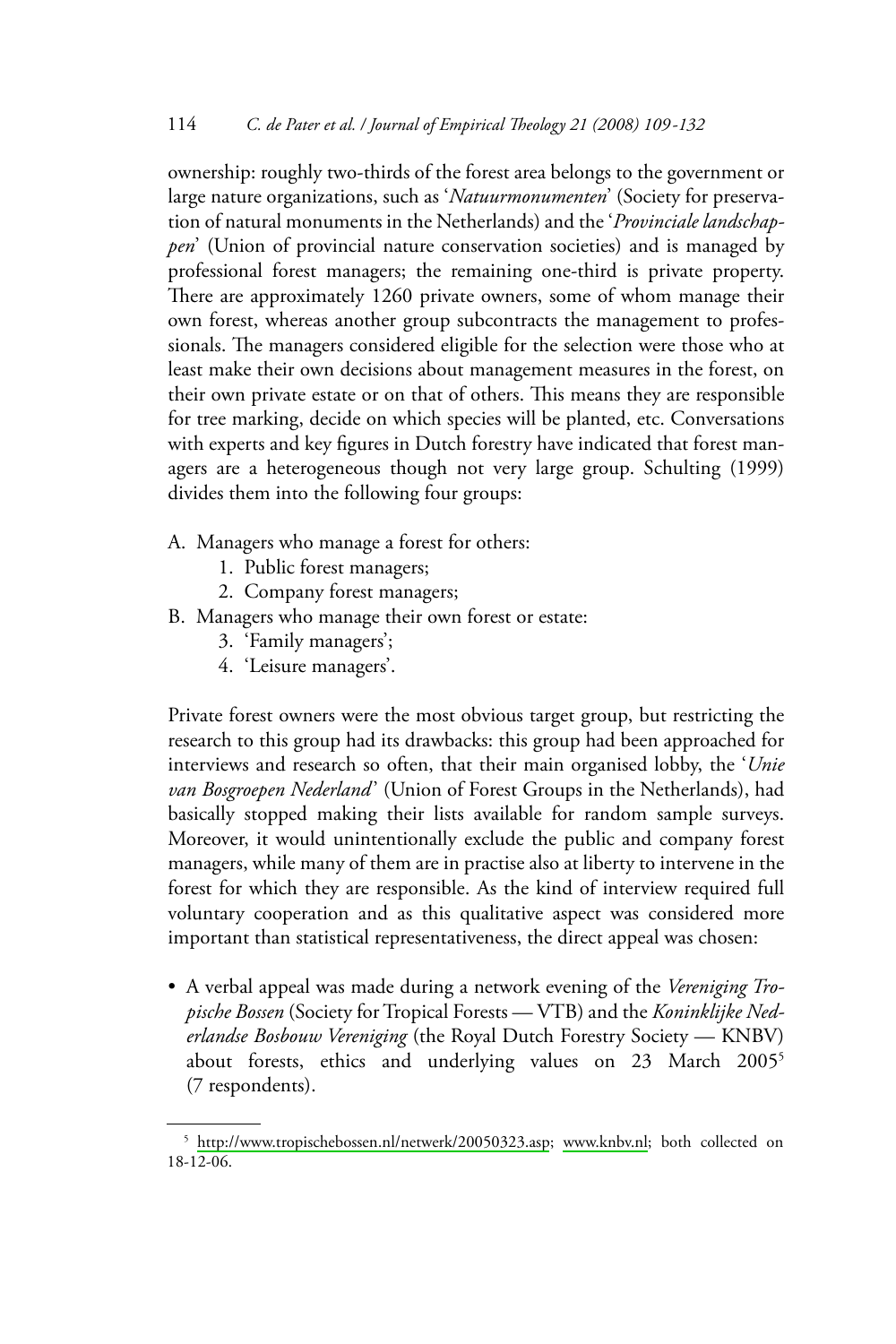• A written appeal was published in the Vakblad Natuur Bos Landschap (Journal for Nature, Forest, Landscape) for managers to participate in the research; in addition, the appeal was spread by word of mouth (5 respondents).

Finally, 12 managers - nine men, one woman and two couples - were interviewed from April through August 2005. Half of them are private owners who manage their own forest. They can be described as semi-professionals. The other half comprises professional forest managers who either work for the government or for a large nature organization.

The research itself is of an exploratory-descriptive nature, which stands to reason considering there is no adequate theory about the motivation sources of forest managers to date. A qualitative-empirical research set-up was chosen, according to the grounded theory of Glaser and Strauss (Strauss & Corbin 1998:9-14, Wester & Peters, 2004:40 et seq). We selected this approach because we wanted to study the 'insiders' perspective' in particular, and analyse it to collect characteristics of their motivation sources. Based on the observations and experiences of the forest managers it would be possible to make a contribution towards developing a motivation-theoretical approach of managing forests.

The research was conducted in two stages: during the first stage, two open interviews were held to acquire more insight into the subject of research from the perspective of forest managers. Then interviews were held with 12 forest managers in the Netherlands. Each interview lasted approximately an hour and a half to two hours. The interview was usually held while walking through the management territory, which helped the interviewees concentrate on the subject. At times, technical matters would distract the attention too much. Then the interview was continued 'at the kitchen table' where the required depth was obtained.

During the interview, the interviewee was invited to discuss his or her decision-making process by means of open questions from a 'topic list'. These questions were merely intended to 'trigger', to have the person take a closer look at his or her motives. The first questions were aimed at the life story, which is usually a good start for an interview. Next there were questions about experiences, then about meanings followed by questions about ever-deeper values. The interviewee determined which aspects of the inspiration process received attention. The topic list has been included in Appendix 1. The interviews were thus the 'raw material' from which the motivation sources could be identified.

The interviews were recorded digitally, transcribed and then analysed by means of the computer program Kwalitan 5.0.9. The process consists of four phases.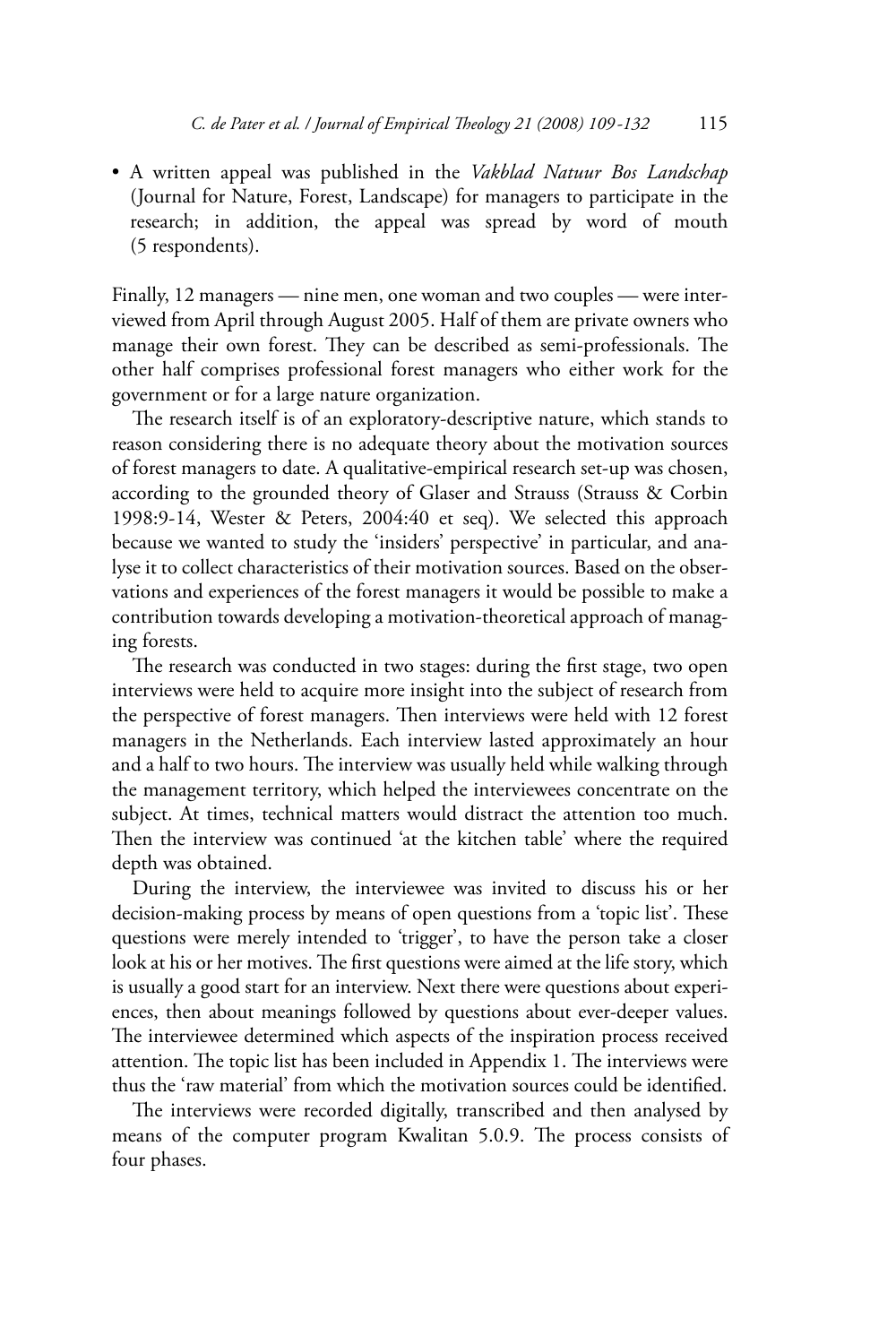The analysis starts with an exploration phase, which focuses on the 'open coding' of the interview material (Wester & Peters, 2004, pp. 153-155; Strauss & Corbin, 1998, pp. 101-121). The rough presentation of a question and the purpose of the research are the starting point of the analysis. Characteristic to all phases is a cyclic process. The observation is followed by the analysis of the observations, which is followed by the reflection. The process then returns to the observation again, based on the presentation of a question and purpose. After the interviews have been transcribed, an initial ordering of the material can take place. Questions that should be asked at this point are: What do you want to know? Why do you want to know? From which perspective do you conduct your research? During the first reading of the conversations, 270 key words or codes were allocated to the segments of the texts.

The next phase is the *specification phase*, which is about ordering and reducing codes (axial coding) (Wester & Peters, 2004, pp. 160-169; Strauss & Corbin, 1998, pp. 123-142). Generally speaking, this takes place by means of new material (new interviews). Due to lack of time it was decided to have a second reading of the same 12 interviews in this exploratory research. Each segment is allocated a characteristic code. Subsequently, the number of codes is reduced by rephrasing them. In this study we reduced the number to 230. In the specification phase an attempt is made to discover dimensions in the characteristics, based on an overview of the characteristics of all codes. They help in finding correlations between the codes based on, and continually returning to, the original fragments from the texts. In this way logical structures are created that describe the synthesized argumentations of the managers themselves.

In the reduction phase the relations between the key concepts are finally determined. To this end the material is once again selected to carry out selective coding aimed at indicating patterns and connections between the central concepts or codes. During this phase, the essence of the theory that is to be developed is determined.

In this article we shall discuss the second and third phase in more detail. This article will not discuss the integration phase, which focuses on the detailing and testing of this theory (in response to the research question) on the basis of new research material. We will, however, offer suggestions for further research.

## 2.2. Results

After the two exploratory interviews had been held, they were transcribed and analysed, focussing on the research question and the objective expressed in the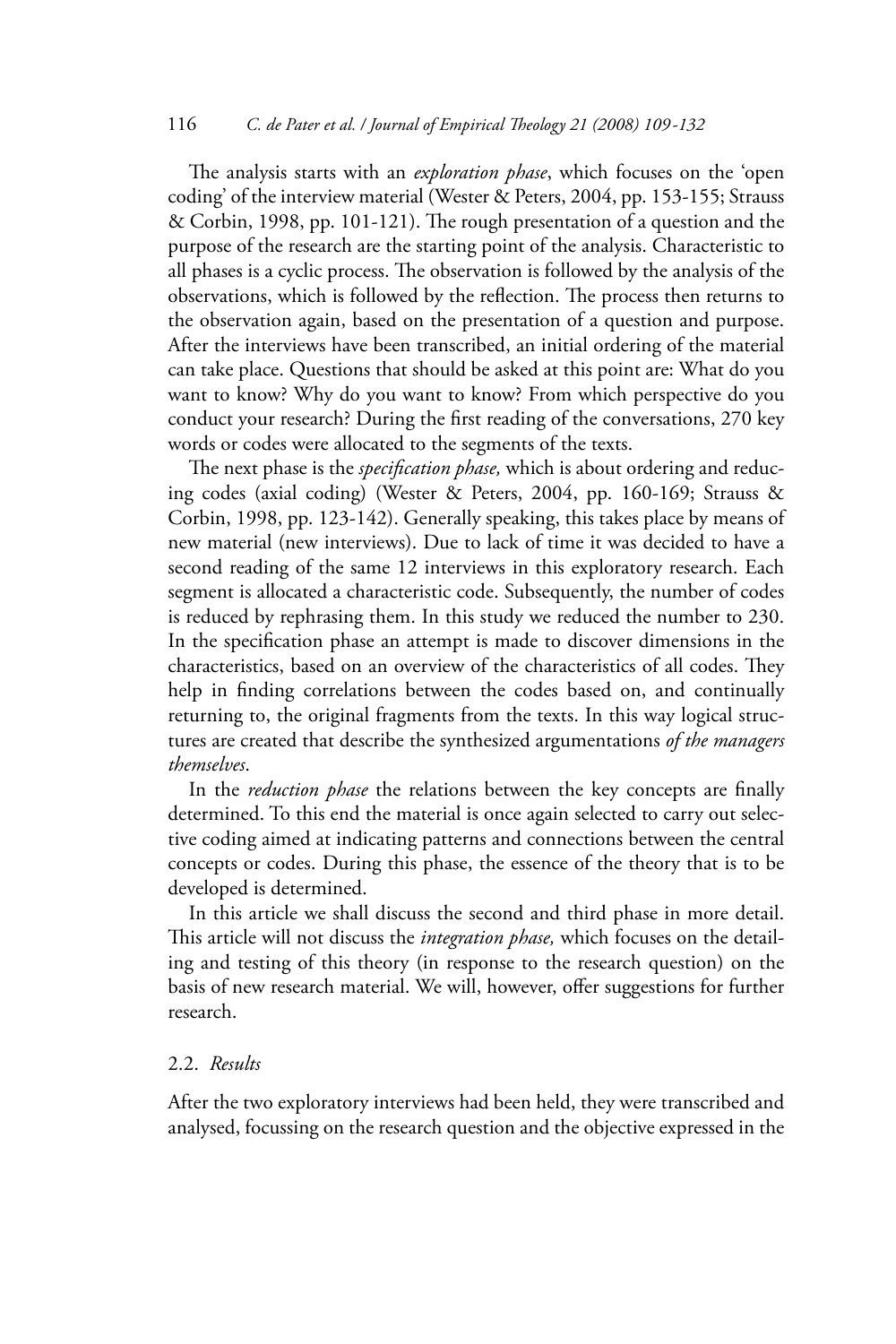introduction. The analysis of these interviews indicated that the forest managers actually felt connected in different ways with the reality that presents itself outside of them. They experience this external reality as a motivation for their professional practice. Examples of this are the connection with nature, a sense of unity with nature, people and animals. Based on these first stages of analysis, it was decided to further articulate the research question.

## What are the goals of the forest managers?

As mentioned before, a topic list was developed for the other interviews to guarantee that the same topics would be discussed in all interviews. It was not our intention to guide the interviews with detailed questions. The topic list was only intended as a prompt. We not only wanted to explore the factual context, but also people's motives for wanting to be a (semi) professional forest manager. In addition, we also wished to investigate the meaning or the appreciation of the personal professional actions in order to detect the ultimate values behind the actions. Consequently, we decided to immediately ask for the most profound values in case they did not come up in conversation.

The result of the exploration phase — the open coding of the interview texts — was a list of 270 codes: concepts that expressed significant aspects of the perception and values. The specification phase resulted in a reduction to 230 codes and a subdivision of these codes in three clusters of related concepts: three 'domains'. These domains contained different aspects of experiences and goals. They were ultimately named as follows:

- 1. 'Connectedness'
- 2. 'Biocentric Responsibility'
- 3. 'Immanent-transcendental Reverence'

Below we will briefly characterize these domains and enter into the various aspects of experiences and goals.

## Domain 1, 'Connectedness':

The domain of 'Connectedness' indicates how the managers experience the process of managing forests. It is characterized by various aspects of involvement. These aspects describe an intra-personal process, whereby the person's deep connection with nature is at the centre. Within this intra-personal process we identify a number of aspects that cannot be separated from one another in the stories of the interviewees. Analytically, these aspects can nevertheless be distinguished. Connectedness occurs in the stories of the twelve forest managers in different ways. For the sake of analytical clarity, we have attempted to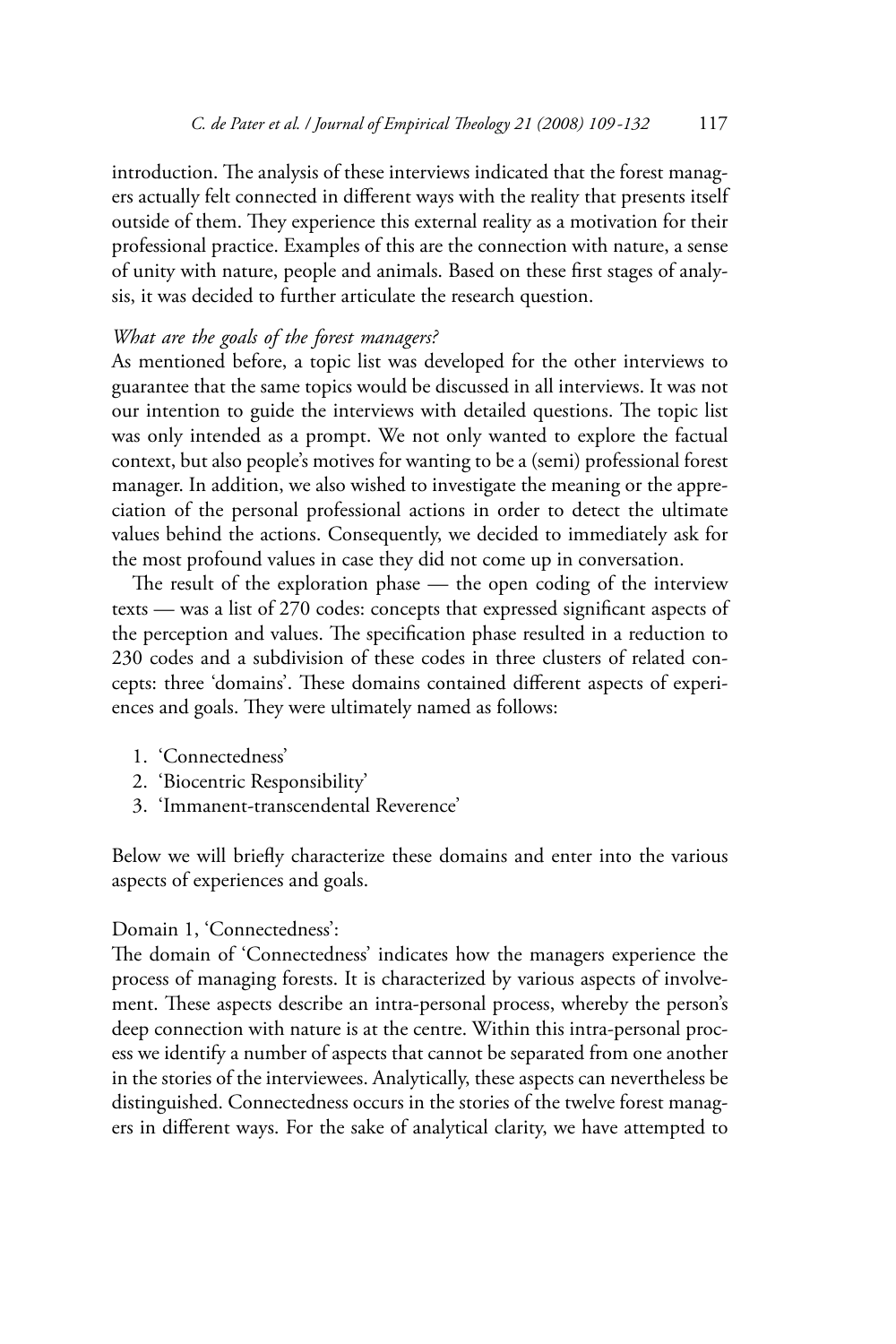distinguish the process of experience of managing forests as clearly as possible from more action-related aspects (which will be discussed in domain two). The experience of connectedness is important to all twelve forest managers and can be distinguished according to five aspects: evolutionary, holistic, aesthetic, religious and ethical. These aspects cannot be traced back to all twelve forest managers in the same way. Nevertheless, these aspects clearly structure the contents of the interviews. We will describe the aspects of connectedness in more detail and provide them with an empirical foundation.

## Evolutionary

Several forest managers stress the evolutionary character of nature and the ever-developing relationship between man and nature. According to some of them, nature has no goal. Everything comes into being on the basis of coincidence and the instinct to survive. Most managers perceive and acknowledge this survival instinct as the moving force in nature with which they feel connected

## Holistic

Another aspect that is directly connected with the evolutionary character is the connectedness to and feeling at one with nature: the holistic aspect. By 'feeling part of nature', as the forest managers say, an increasingly stronger bond with nature is created. Initially, the perception of visual beauty plays an important role. Later on, one connects more with 'the essence of one's humanity', with nature and the larger whole. This is intensified by experiencing the seasons, the natural cycle of life and death, which makes one gradually discover the divine in nature (10.59).<sup>6</sup> "And at the same time you are somewhere, very much aware that you are part of a larger whole" (6.44).

## Aesthetic

The perception of beauty is a key factor that is mentioned regularly in the interviews. A number of managers describe how certain perceptions of beauty in nature made them realise that one way or another nature transcends everyday. Art sometimes plays a role. Some respondents use the term 'aesthetics': "aesthetics is beauty linked with religion" (10.66). They also connect aesthetics to ethics: "By receiving the beauty of something you behold, you can feel a better person" (10.66). You feel "awe, smallness, humility, (..) relief" (10.66). By perceiving natural phenomena - seasons, individual species and landscapes people experience beauty. In this respect seasons are mentioned as well: the return of spring, for instance, yet also the beauty of winter. Besides "The more

<sup>&</sup>lt;sup>6</sup> The bracketed numbers refer to the original interview texts (documents and segments).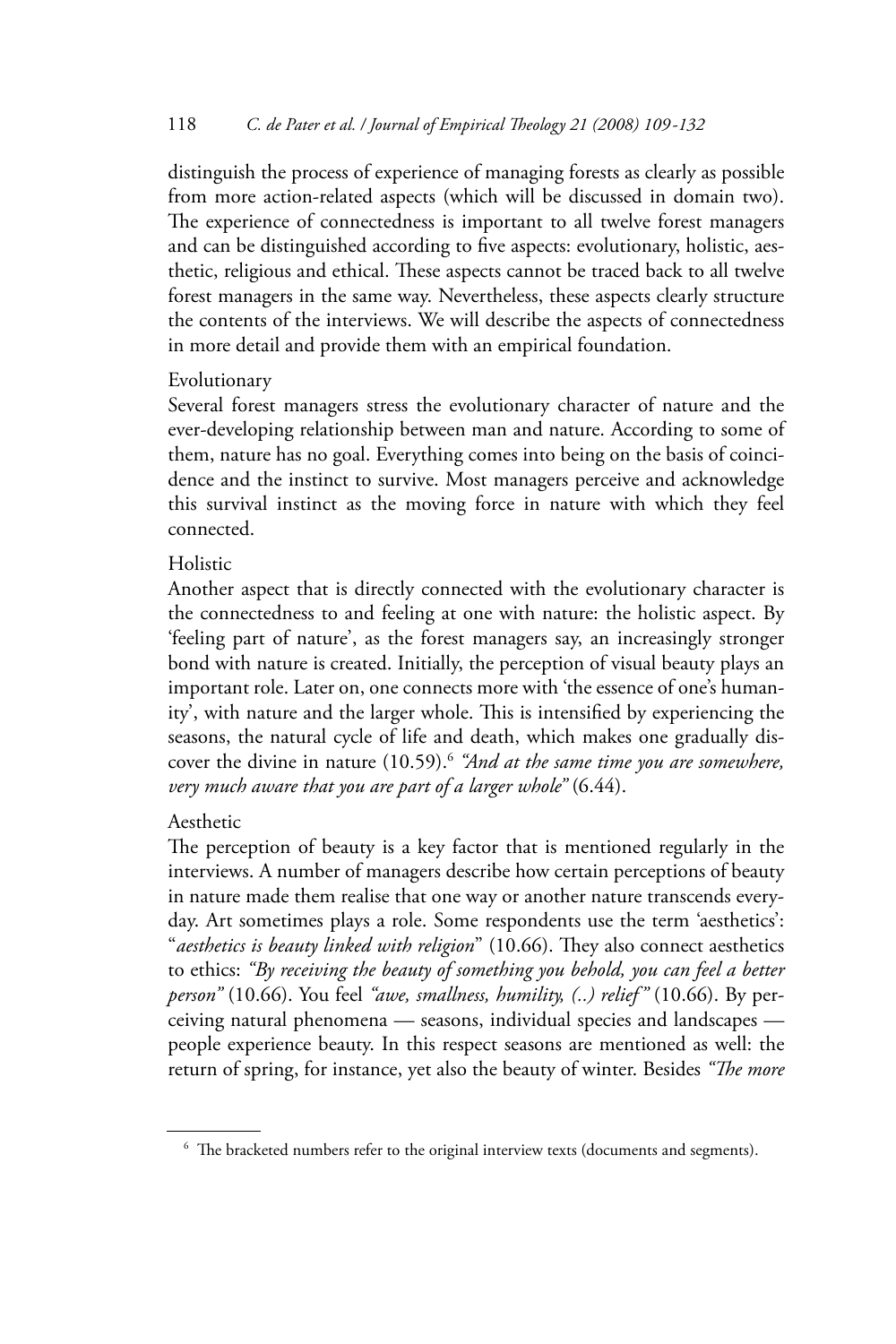I grow older, the more I notice  $(...)$  that the way in which the seasons link up with one another, touches the sense of: you are on the way. And because you can see that, experience that, I consider it a kind of enrichment of my existence"  $(10.6)$ .

In a different way managers describe how they "are touched" by particular experiences or feelings. They use expressions such as "impressive" or "fascinating". Peace and quiet, special places, impressive landscapes can cause them to "be touched". It is an existential experience, when the connection with the larger whole and the sense of life fully come into view for a while. "It is rather a feeling of being completely overwhelmed, indeed, when you drive on to the moors or when you get out of your car and walk for a while, and then you can see that mist hanging in the gorge. And then the sun comes up like that, right, and then you appreciate your job a lot, you know, that's kind of why you do it"  $(2.7)$ .

The aesthetic experience of connectedness includes a therapeutic function. For a number of managers nature is a healing factor for the inevitable deficiencies and losses in life. Nature provides healing in two ways: by means of comfort and through insight.

Comfort in nature: The experience of the beauty of nature is an important factor when dealing with loss:

At a certain moment I came to a tree. And then I actually realized: truly, (..) I have admired you, because you were so beautiful. And nothing has changed that, but now I do not really notice you. (...). Then I realized that when I looked around, nothing had actually changed. However, something had changed within me. (..) This again made me open up later on and look around beyond myself. (..) And then again the awareness that creation is so beautiful  $(12.74)$ .

Managers are also satisfied to see that others find comfort in their territory.

Insight: By experiencing the beauty of nature and as a result of the process of contemplation and personal development described above, someone can gain insight into his or her personal problems. This can have a healing effect according to some managers. One manager consciously uses the 'tree metaphor' to bring people, especially children, "back to themselves" (10.42). He does so by observing them at a certain level of consciousness and by seeing them as if they were trees.

#### Religious

What has emerged in connection with the holistic and aesthetic aspect should also be discussed separately: the religious aspect. To some, the management of and connectedness with nature is a way of feeling connected with higher things, the source, the cosmos or the like, and thus with the meaning of life.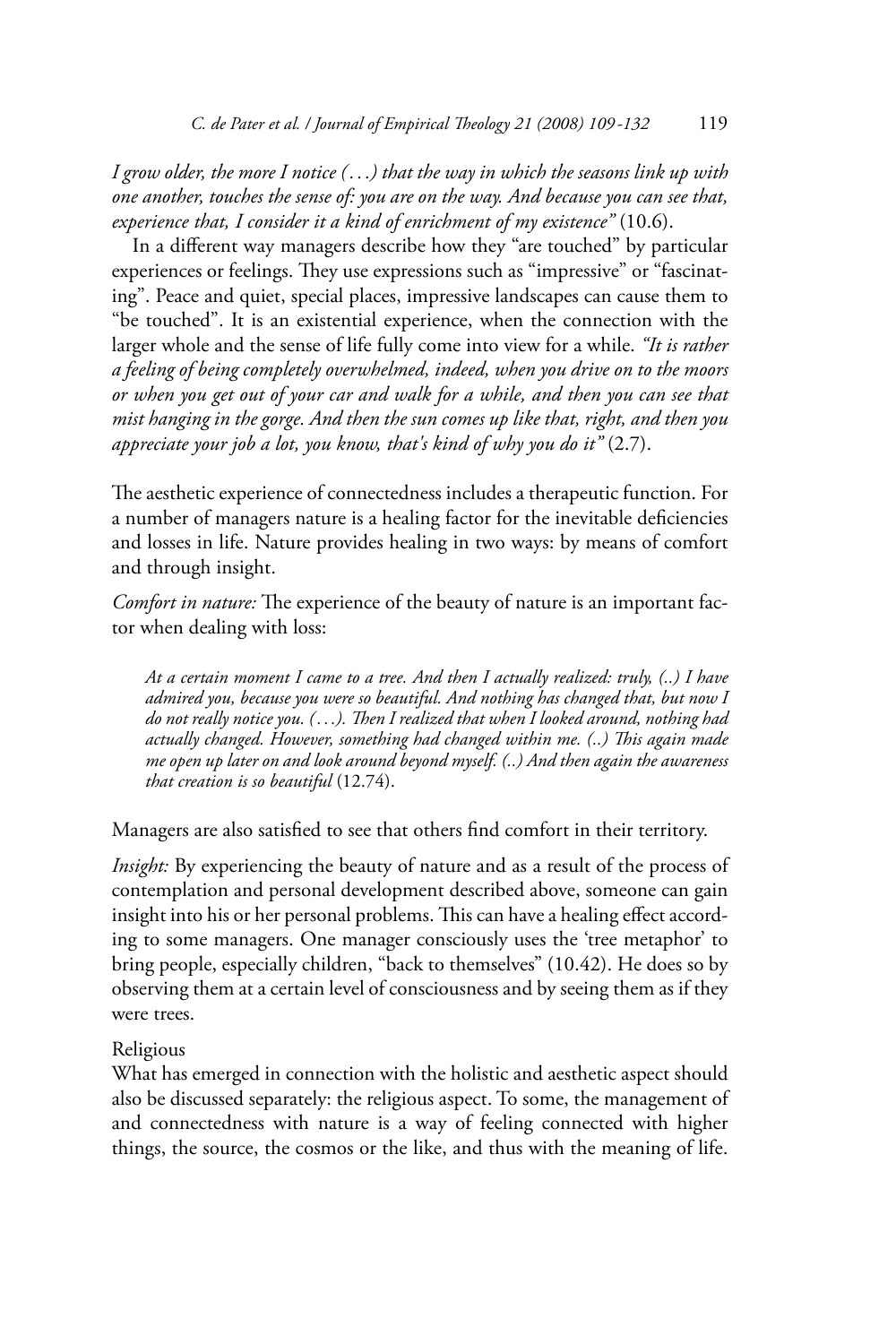The question about the meaning of life is very much cherished by some, for instance when:

I think that this time of all times is particularly important to become aware of what it is all about. Look, you are born with nothing and you leave with nothing. So what is the significance of what happens in the middle? Are we merely occupied with providing for our safety, accumulating material things and judging others, especially dominating and controlling others? Or perhaps we should look upon ourselves as a tiny link in a gigantic system where we all have a kind of moral obligation to support everything that lives and breathes? (4.62)

One or two interviewees experience the connection between nature and the 'source' directly: by experiencing the landscape - first visually, later on by means of 'the essence of yourself' — you start to feel the 'divine in nature'. Someone else describes that connection as a kind of reconciliation.

But I think that truly if that feeling, together with what you are doing as a human being, if that is the source it springs from, yes, then I simply think that it is all right the way it is. Surely, everyone makes mistakes and I make a huge amount of mistakes! If the source is love, however, then I think that the great Creator, whoever that may be, will not make you pay for that. (12.75).

Others describe more intermediate steps, or arrive at that connection with their source in different ways. There is only one manager who claims to experience the divine in nature directly.

## Frhical

Apart from the aspects that describe the receptivity of the experience and the perception of the connectedness with nature, there are also dimensions of connectedness that include a response to it, the aspect of acting. The experience of connectedness is an experience of the "unity" of "body, soul and spirit". This unity can be experienced as a profound feeling through which the higher goal in life manifests itself and the meaning of life becomes clear. At that point it reminds one of "what it is all about". One or two respondents make a direct connection between knowing and acting and also bring up its opposite, rampant ignorance. Turning this ignorance around requires awareness raising and motivation (4.2). Others do not see the relation as straightforward, although they acknowledge the significance of ethical awareness in order to do the right thing:

And when I saw down those small trees, it is more like: I saw them down, I do not look up all the time, yet still, still, something happens to me. When I am doing my job (..), for instance, and I have to walk through a small forest, I say: well, this and that has to be done, yes, you walk around with certain ideas. You think: do I have to [saw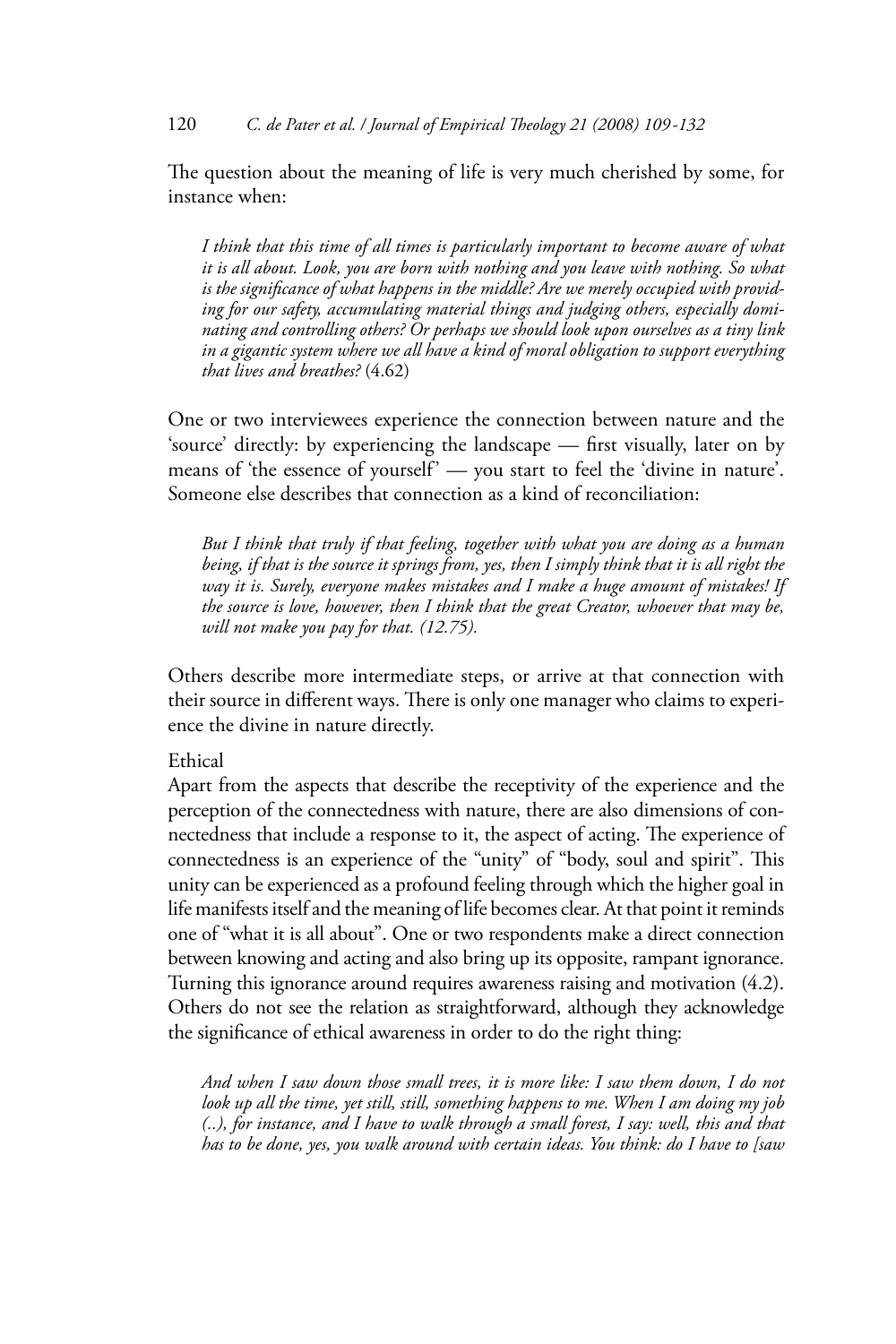it down] or yes, I do... you do choose something that is alive and in bloom and, then I think yes, if I say 'that one', that one goes and the other one stays. Yes, that is on your mind sometimes. (5.52).

All in all the emotional experience of nature can be seen as an awakening of the connectedness. Managers report to be touched by special experiences of nature: meeting an animal, the Himalayas, the silence, or a special spot. It is the ineffable moment when the observation and the emotion meet. The term 'impressive' or 'fascinating' is often used. Some managers would like to convey this consciousness of nature to others (yet hesitate to 'force it on others' too much).

Domain 2, 'Biocentric Responsibility':

The domain that is indicated by this phrase concerns the whole complex of relations between the manager and the object of management: everything that determines his or her attitude towards the object and informs and inspires him to good management. The name 'Biocentric Responsibility' has been adopted from Macqueen (2005:319 et seq), who describes a similar principle, which, in essence is found in all world religions. Our former code was 'Stewardship', but Macqueen's phrase comprises a more adequate description of the phenomenon. Most managers do feel responsible for nature, but do not feel assigned by a creator. The latter is included in the current environmental philosophical explanation of 'Stewardship'. To quote a respondent:

I do not want to make any concessions [in my job] to 'do it the easy way', no, I think this is my responsibility and I stand by it. It is not always easy or fun, but it is my drive in life  $(10.15)$ .

Within the domain of 'Biocentric Responsibility' we can distinguish three aspects: 'Ethics', 'Quality' and 'Financial return'. The first one indicates the why. What motivates managers to become passionate about managing nature responsibly; the second one, quality, describes what this 'responsible management' actually means, in other words the content aspects; the latter indicates a vital precondition for the other two aspects, mentioned by almost all managers.

As mentioned above, the aspect of 'ethics' indicates the more profound motivations as to why managers aim at good management. What is good and what view of nature determines the choices that are made? The views that emerge during the interviews — particularly in examples from the working practice are not univocal. The managers differ in their assessments regarding whether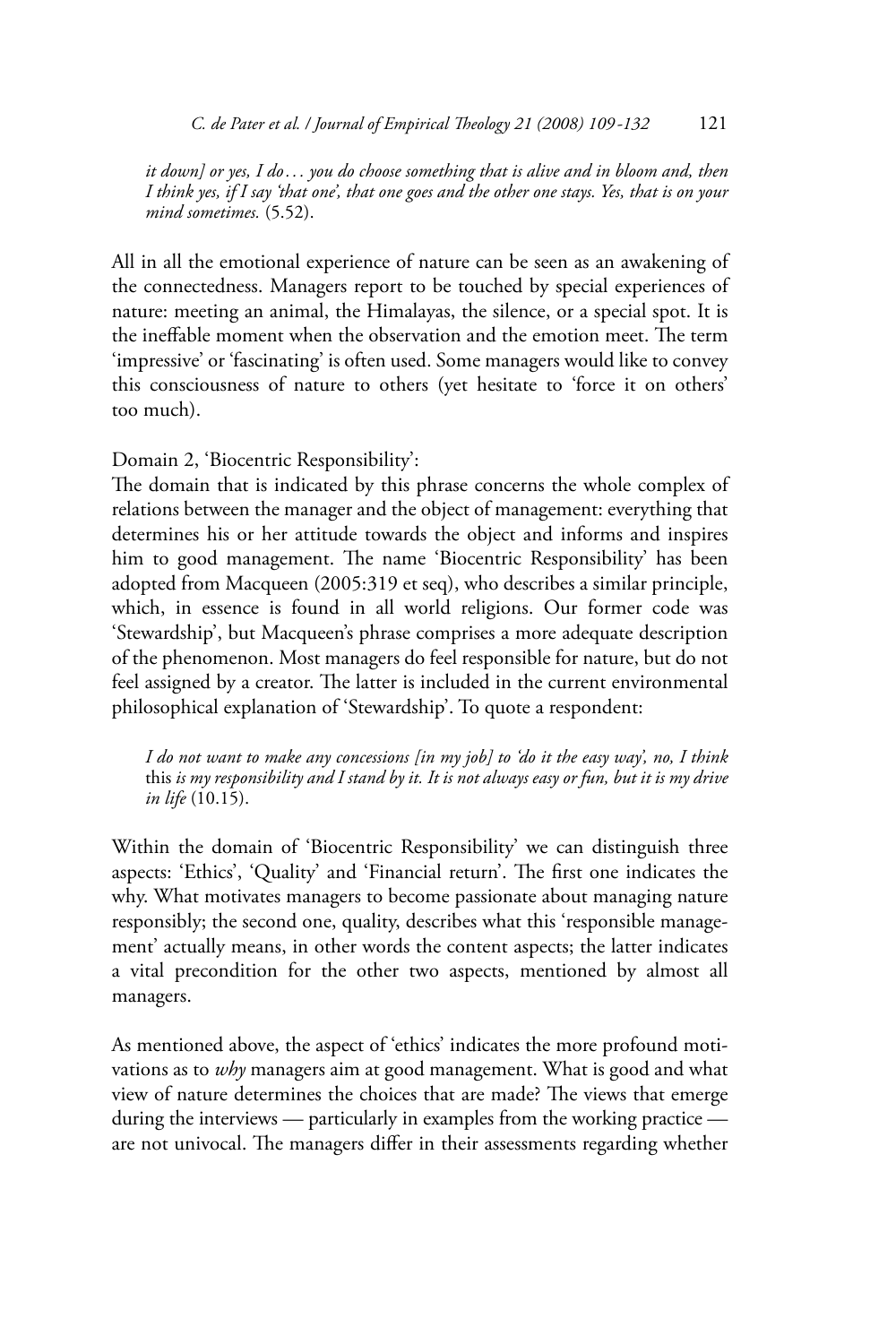or not exotic trees should be removed, whether one should intervene with suffering animals, etc. The grounds on which that assessment is based, however, are not difficult to group. These groups form the following subdivisions: 'respect' (elements: respect for nature and for people, the awareness that nature is superior to man, the perception of beauty, and responsibility), 'conservation' (the 'drive' to secure forest and landscape for the future), 'intervention' (ethical questions about management interventions), and 'conflict' (protection of vulnerable nature against threats). Quotes:

I find it difficult to understand people who, starting from that aesthetic sense and that beauty and that sense of spirituality which you receive in return, do not stop to think about their own ethical actions (10.67).

There is always a sense of: that tree is alive, too, yes, and you have to handle it carefully (15.27).

When I see these things, such a terrific old tree, I realize that it has been there some two or three centuries already. And how long have I been running about this place, three and half years, and how much longer will I be running about? God knows! So what are we to say about its existence? I mean I am just passing by, literally (9.34).

The aspect of 'quality' describes what managers mean by (qualitatively) 'good' work or 'good' management. They chiefly express themselves in terms of technical-physical management, raising the subject of results and their own competence. However, the underlying motives were closely connected with this and difficult to separate during the interview. When the questions continued, an abundance of motives was mentioned, which can be divided in the following sub-aspects: 'professional ethos' (courage, love, management knowhow, professional responsibility, professional choice), 'choices between reason and feeling' (a combination of know-how, ideal, forest and forest management, and intuition), aesthetics (peace and quiet, the perception of beauty of both landscapes and trees, occasional energetic experiences) and 'regional characteristics'. Quotes:

When you know and realize you will have to mow wet dune valleys in order to preserve parnassia,<sup>7</sup> and that if you don't, it will overgrow, this is plain knowledge. So you manage on the basis of your responsibility  $(7.54)$ .

If something is not going right, I think: Guys, I am not the only one who sees it,  $(.)$ And the others are inclined not to stick out above the crowd. Finally I cannot help doing it anyway, because I consider myself a coward [if I don't] (12.80).

<sup>&</sup>lt;sup>7</sup> Parnassia palustris L., a Red List (protected) species.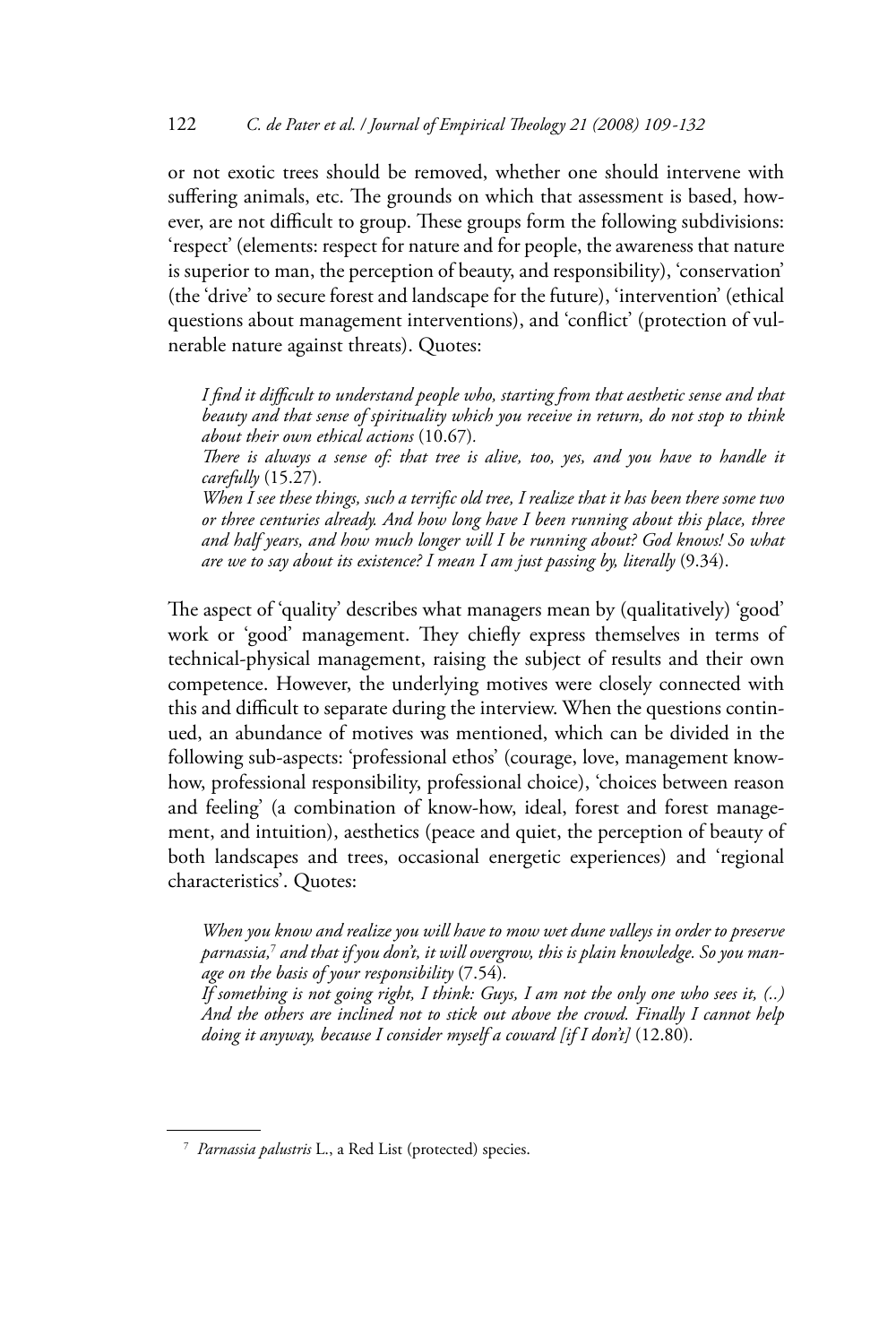Financial return: Without being asked, nearly all managers refer to the financial aspect of their business. The forest business does not exactly make a fortune, and in some cases they have difficulty staying out of the red. In one or two cases they even have to make up the deficit. Financial return is not an exclusive target for any of the managers; when a surplus presents itself, they often use it to help achieve other environmental goals. Nevertheless, almost everyone regards financial health as a precondition for realizing other targets. It defines the limit of the space to manoeuvre. This limit becomes stricter, though, especially regarding landscape management. Farming - which used to contribute significant earnings to estates — is less and less profitable, the 'competitive society' advances and one should learn to become an 'entrepreneur', which means seeking chances in new lines of business and staying alert to survive. All this presents a challenge to honouring the ideal of 'good management', i.e. 'Biocentric Responsibility'.

Domain 3, 'Immanent-transcendental Reverence':8

It has already been discussed in Domains 1 and 2, though not mentioned explicitly: the immanent-transcendental reverence to which the forest managers often refer. The manager claims to feel something between him/herself and the ultimate, the source, God (once or twice), or suchlike. In other words: the transcendental. Various concepts are applied, which are sometimes mentioned in one and the same breath: the earth, or mother earth, all earthly things and the cosmos. Only one or two managers link themselves directly with the cosmos, while most of them have something specific to say about the earth. Dealing with nature can help them to get into contact with the earth and thus with the ultimate source.

Various managers mention 'the source', 'the ultimate' or 'the divine consciousness' as the ultimate reality. That source is usually not further definable, but it is the ultimate goal with which they want to be connected. It is striking that they consider that source to be in the cosmos (the 'whole entirety'), yet at the same time nearby, in the earth, in 'everything', even in themselves. In other words: the source has a transcendental as well as an immanent dimension. The interviewees specify the immanent dimension in particular, coded here as 'earth'. This is not surprising, considering the fact that they work with nature. Even the cosmos is no distant transcendence: "Earth and cosmos work together", says one manager. The connection with the transcendental is dynamic: Working with nature brings about a connection with the earth and the cosmos, and

<sup>&</sup>lt;sup>8</sup> This term is inspired by MacQueen's term 'Spiritual Reverence' (2005).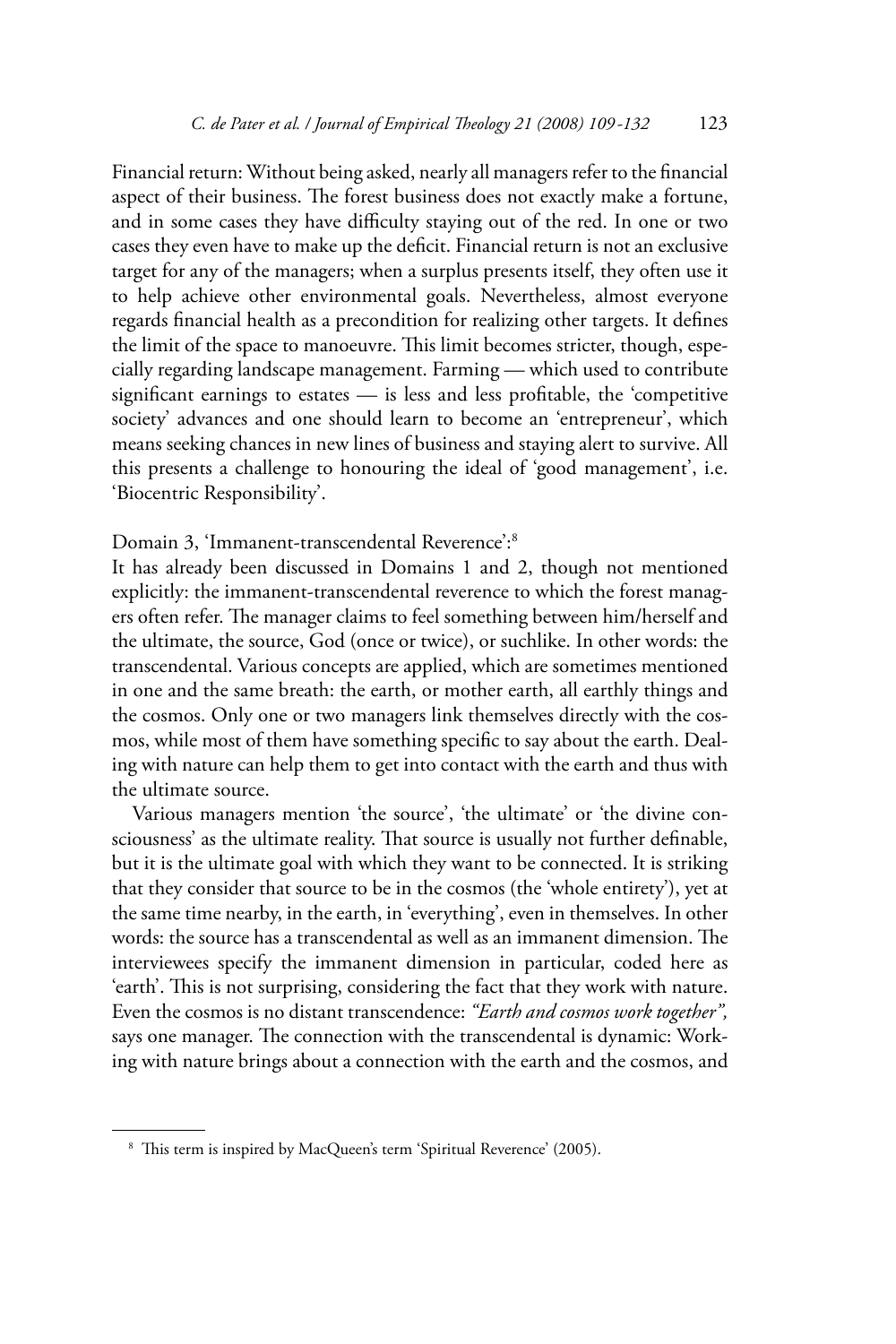consequently, with the higher and ultimate. 'Earth' and 'cosmos' are therefore correlated. Not everyone has expressed this link so clearly but all interviewees at least see that nature is embedded in a wider reality, and that it is important to be connected with that reality. Quotes:

The source is in everything. To me heaven is something most divine. Still, heaven is not outside myself, but also within myself.

Only two managers clearly contrast the cosmos with the earth as the higher reality. Special experiences of nature can contain moments when one feels connected with the cosmos, when everything is timeless and at one. The connection can also be created by "doing nothing" in the Taoist sense, or by gaining inspiration from indigenous spiritual traditions. However, the search for the cosmic does not mean 'rising to higher levels' for these managers either; they remain firmly on the ground. Quote:

I think it is important to realize that you can feel a connection with the divine outside, the origin, the primordial principle, whatever you want to call it, the idea (..) Feeling connected with it and participating in it is not lifting yourself up; I would rather say: it is placing yourself next to humanity or coming down a step instead of raising yourself.

Managers mention a number of concepts that have been labelled 'earth', to indicate the larger system on which they focus their care: "earth", "earth systems", our "planet", "mother earth", yet also, more concrete, "ground". Here, too we can find a continuum ranging from the concrete 'down-to-earth' level to higher levels. This dimension is made up of the following sub-dimensions: 'sustainability' (a complex of 'knowing and acting', a strong focus on the future and a strong awareness of the long-term impact of decisions), 'sacred place' and 'world development'. The first sub-dimension is by far mentioned the most often. Quote:

We position ourselves as an identity on earth in the world  $(...)$  So you simply have to act in an earthly manner, you need it as a means to stay alive, to preserve yourself and at the same time this grasping for the essential is extremely important.

As for the latter: almost all managers link their own work to the greater social and political trends in the world: the deterioration of the environment: tropical forests and landscapes, and social problems. It arouses feelings of pessimism and powerlessness, but it also makes them realize that, no matter how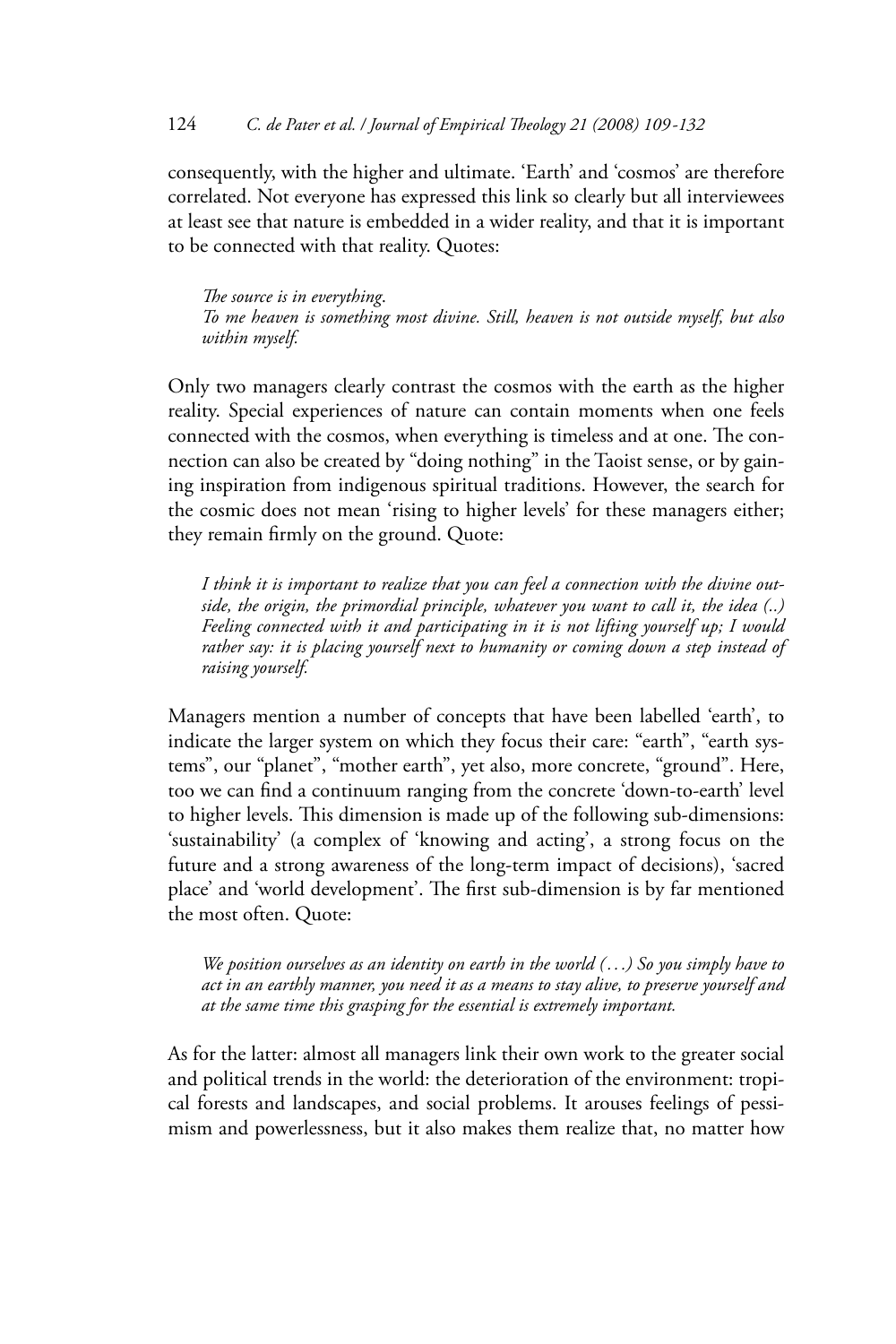small and insignificant, they provide a counterforce in the work they do. In this way, they recognize a connection with and a motivation for their personal actions (ethics). A quote from a manager who grows his own firewood:

When you look ahead like this, we come across problems everywhere, worldwide and here as well, energy supply, which makes me think, why don't you think of central heating with firewood or burning wood chips in power stations. I really see a future there, in realizing landscape management by means of this kind of thing.

Some take a gloomy view of the future, but others cherish the hope that humanity will in time gain sufficient understanding to be able to turn the tide and to reconnect with the 'source', which can be both immanent and transcendent.

## 3. Discussion of the Results

At the end of this article we will reflect upon the results of the exploration and specification phase in order to find the relations between the core concepts in the reduction phase  $(3.1)$ .

The result of this analysis phase will allow us to evaluate the research: formulate an answer to the research question and critically look back on the execution of the study (3.2).

#### Reflection on the Research Results  $3.1$

We have discovered three clusters of concepts in the accounts of the 12 forest managers. They provide information about the motivation to manage forests. The clusters are characterized by the experiences the forest managers have acquired in their day-to-day practice. In the first paragraph we have indicated that, like Frijda (1993, p. 208), we assume theoretically that these experiences are acquired as a result of perceiving situations, events, meaningful objects, meaningful goals and meaningful voids or absentees. These situations and events act as stimuli, which, depending on the observation and the meaning ascribed to it, evoke a response. Finally, the central characteristic of the acquired experiences is the connectedness the forest managers feel with nature, the cosmos, creation. This connectedness is a disposition and an intention that underpin the expression of meaning, and ultimately, the response (the emotional perception in the working practice). According to Frijda (1993, p. 350), dispositions can be regarded as internal representations that serve as standards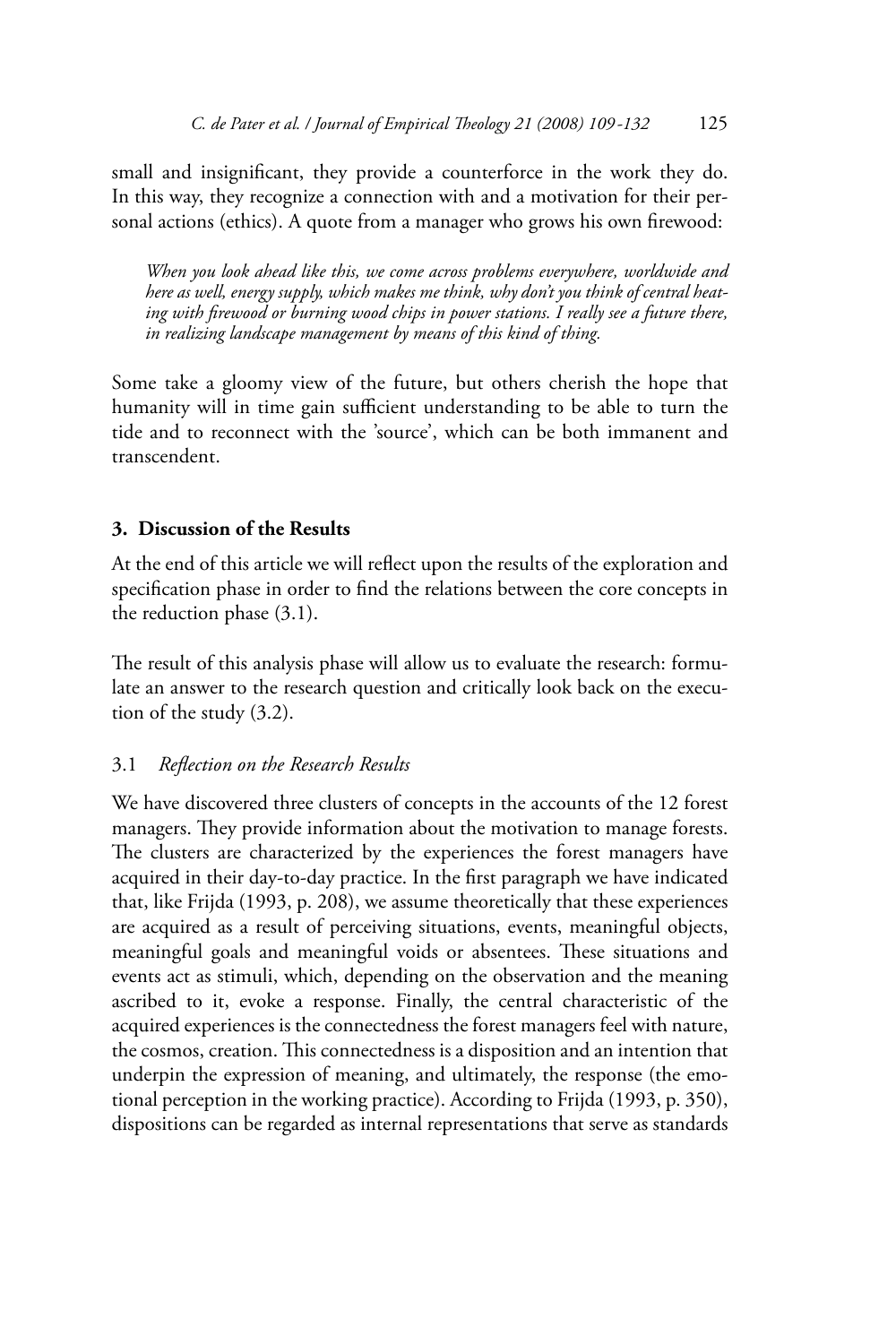by which real situations are tested. Dispositions express an inclination or concern and in this way serve as a criterion for action or a condition for satisfaction. Frijda (1993, p. 353, 360) distinguishes between source concerns and surface concerns. Source concerns are those with conditions for satisfaction, which are aimed at the individual's well being. They are insatiable because they represent standards that can scarcely be reached in everyday situations: they often transcend the actual daily situation. Source concerns can sometimes transform into surface concerns, which motivate daily activities. Surface concerns refer to specific objects and aims representing a differentiation of the focus of source concerns.

In this way Frijda sketches a behavioural model containing possible actions that are linked to certain sensitivities. This means that there is a disposition to recognize opportunities to activate the system. According to this model, forest managers identify real-life situations that allow them to emotionally experience their sensitivity to connectedness. These situations allow the forest managers to consciously experience their connectedness with nature and to express it in a professional action. This behavioural system also contains a set value, which means a disposition to recognize the conditions to end the action  $(377)$ . In light of this model, connectedness can be defined as a source concern because connectedness functions as a disposition. And based on this disposition forest managers have emotional experiences in certain situations. In this case connectedness is an internal representation corresponding with external events. Connectedness as sensitivity to certain stimuli, including the resulting behavioural potential ('starting provision'), is expressed in the five aspects that we have identified in the first domain of 'connectedness'. An individual can feel connected with nature in an evolutionary process through which both nature and man have to pass. Experiences that express a holistic sense of solidarity also refer to a disposition of connectedness. Aesthetic experiences refer to something larger than the individual having the experience. The stimuli that create this emotional experience are recognized as a challenge for one's personal cognitive or emotional capacity for assimilation. This is a matter of connectedness for the sake of enrichment. The aesthetic sensitivity can also include a therapeutic function, enabling one to look at reality in a different way or from another perspective. The aspect of religious connectedness is an anchoring of the individual in the transcendental through self-transcendence. An orientation to act is expressed in the ethical aspect of connectedness, which is characterized by an obligation to realize this connectedness.

Not only do concerns describe starting provisions, they may also function as a set value indicating when the desired situation has been reached. This too is reflected in the forest managers' statements. In the domain of 'Biocentric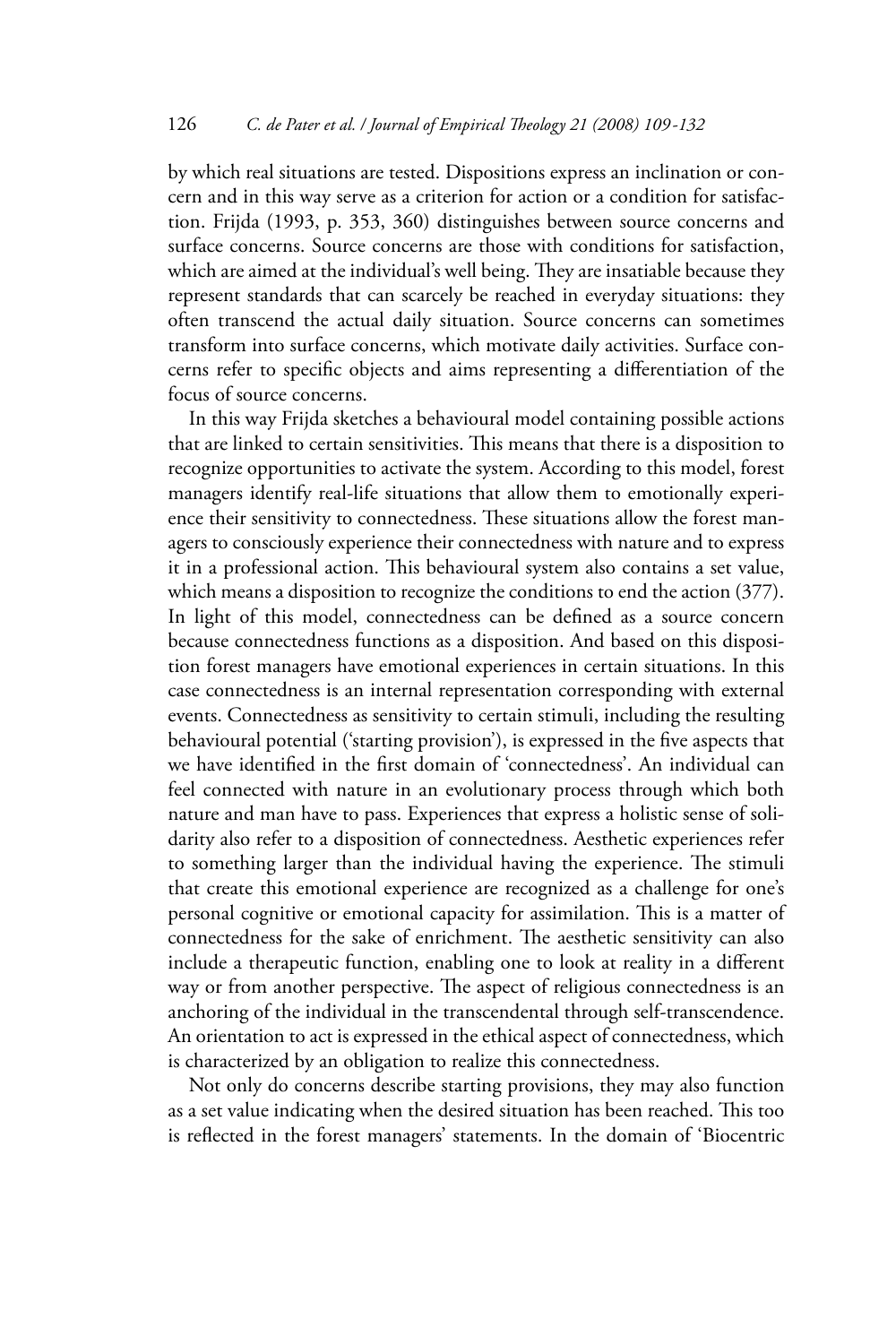Responsibility', connectedness as a concern is expressed as goals for the quality and the ethical value of forest management. Sustainabilty, reverence and conservation are examples of goals that function as set values, setting standards that can hardly be met by separate individual actions. In reality these source concerns are insatiable. Nevertheless, forest managers want to contribute to their realisation. How can they express their motivation to let connectedness materialize? According to Frijda, concerns are the final destination when the emotions are traced back to their origin. He regards emotions as changes in one's readiness to act

Connectedness as a source concern can therefore be seen either as a sensitivity or as a set value. The forest managers clearly express these two forms in the first and second domain. In addition, we have also detailed a third domain and we have stated that this domain is implied in the first two domains, but still has its own profile: 'Immanent-transcendental Reverence'. We believe that the anchoring of the source concern or goal is expressed here. This could mean that the concern is not the final destination, but is itself embedded in something which transcends the individual. It is a kind of self-transcendence focused on an immanent and/or transcendental entity. Here the forest managers talk about nature, the cosmos or creation. This is the basis of the source concern of connectedness. Perhaps we can describe the connectedness with the ultimate source as an ultimate source concern, because the anchoring of the sensitivity for connectedness to an ultimate reference transcending the individual, describes the essence of the motivation for managing forests. Forest management means standing up for the forest — vulnerable yet always somewhat unpredictable - and consequently, it means a continuous selftranscendence in aiming at, connecting with or responding to the ultimate.

#### $3.2$ Evaluation

At the start we formulated the purpose of this study as gathering knowledge and gaining insight into the motivation with which women and men (semi) professionally manage a forest. We looked for the goals which, according to Frijda's emotion theory, affect the acquired experiences and the meanings attached to them.

The interviews we conducted with the 12 forest managers clearly show that their emotional experiences in their work can be traced back to the relevance of their sensitivity to connectedness. Connectedness is the concern that motivates the forest managers and makes them sensitive to situations that facilitate or prevent the materialization of a personal and professional connection with nature in real working situations. The forest managers feel responsible for the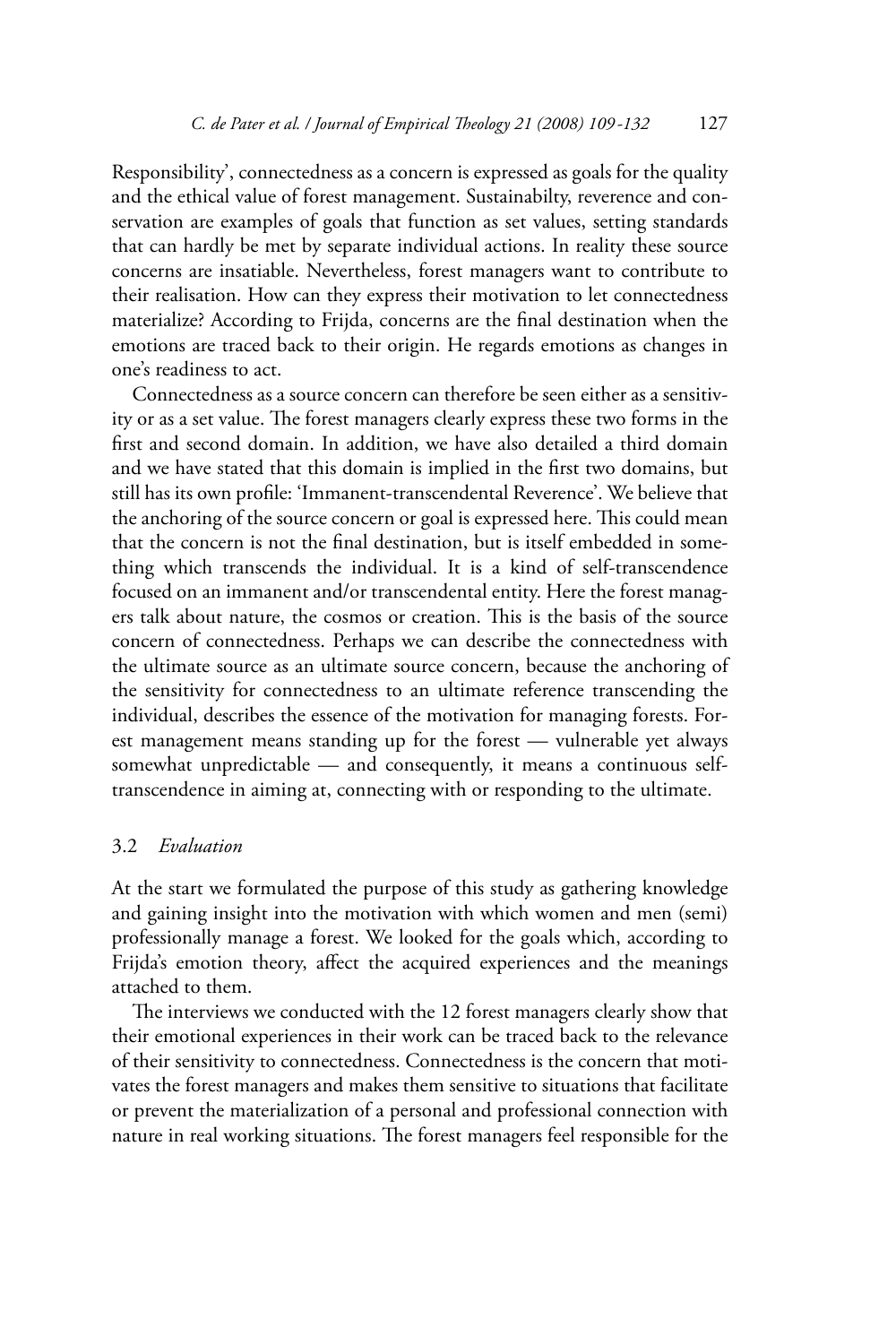quality of their professional actions because of this connectedness, which clearly emerges from the results of this research. The statements of the forest managers in relation to the 'Biocentric Responsibility' show that their professional decisions are embedded in the profound connectedness with nature, the cosmos or creation. Ethically responsible actions and quality control arise from a deep personal concern for the connectedness with nature, and they are expressed in both emotions and in a certain orientation to act. Personal and professional goals are integrated.

This sensitivity to connectedness is the motivation source for the 12 forest managers. The perception of nature and the day-to-day choices to act, are based on an ultimate source, which is immanent or transcendental, or at times both. This embedding allows the forest managers to transcend the situation they find themselves in. Consequently, the personal and professional decisions to act are not made in a detached way or based on disconnected considerations. These decisions are embedded in a whole that is larger than the individual. They are connected with the specific person, the working environment (nature) and an ultimate source that encompasses this whole.

In response to the research question specified under 2.2, we can formulate the following: the forest managers want to do justice to a connectedness that exists as a whole entirety between man and nature. They encounter this connectedness in their work in the forests every day. They also want to do justice to a connectedness, which they sense emotionally on a daily basis. This feeling of connectedness is the link between their everyday actions and the source from which they obtain the passion to stand up for the connectedness between nature and man.

In the introduction we mentioned the fact that spiritual values receive a lot of attention from the media and scholarly research. Frijda has made an attempt to show that concerns can also express values. According to him, values relate to situations that do not necessarily involve the subject (1993, p. 369). In this respect connectedness can also be comprehended as a value. Is connectedness a spiritual value or concern as well? Bucher (2007, p. 33) says that empirical research into people's spirituality has shown that involvement or connectedness appears to be the very key aspect of spirituality. This connectedness has two axes: a horizontal and a vertical one. The horizontal axis comprises nature and the cosmos, as well as the personal lifeworld (soziale Mitwelt). The vertical axis includes, on the one hand, one's own self and, on the other hand, the connectedness with a higher reality or a transcendent principle. In our research, too, connectedness arose as a central element and we could also recover these two axes, and join Bucher in saying that sensitivity to connectedness characterizes the spirituality of the forest managers. This spirituality is of an imma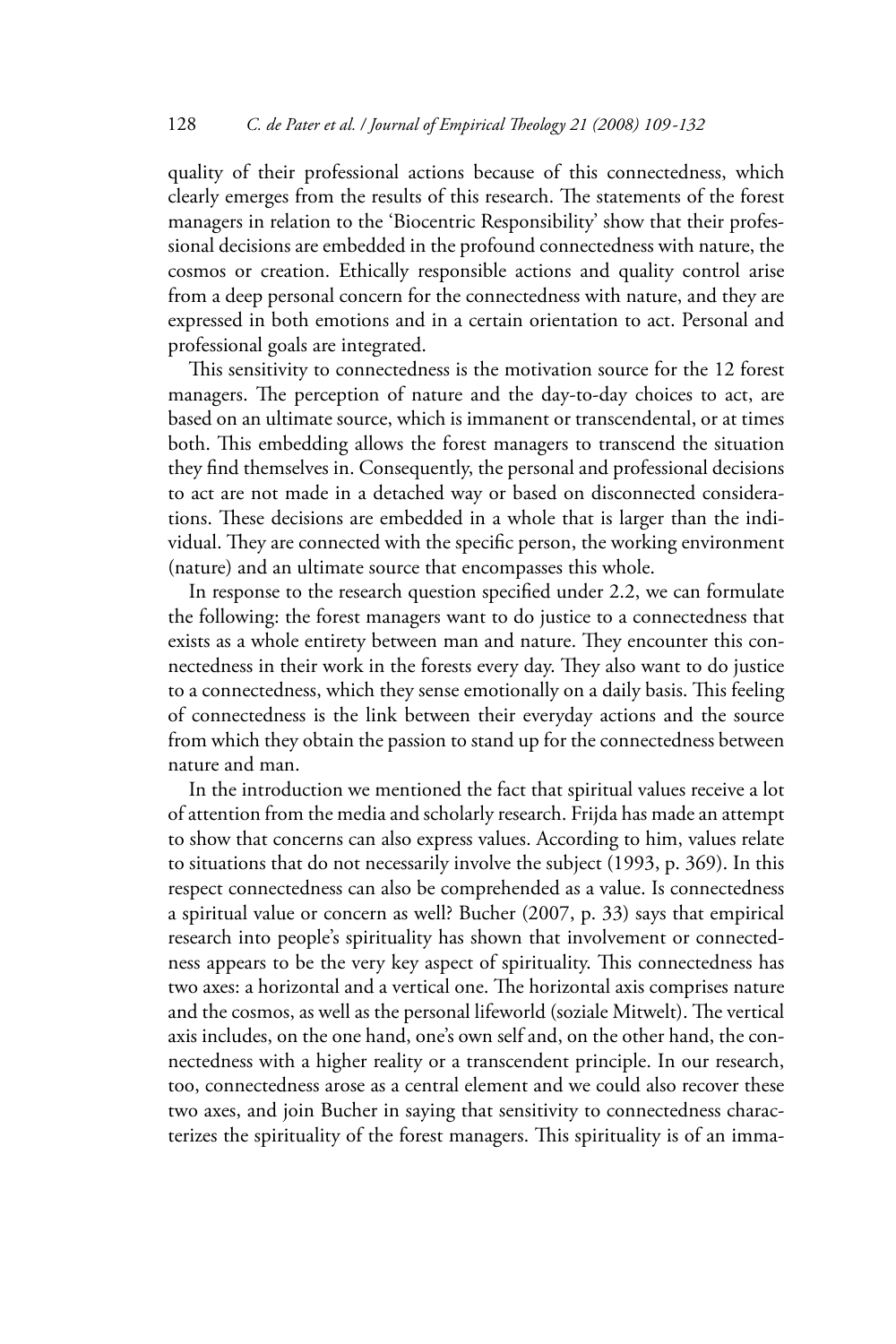nent and/or transcendent nature. In addition, it is the intra-personal motive that continually transcends itself in order to realize the concern of connectedness. Spirituality could therefore be described as an important motivational source, which for these forest managers influences the perception and the orientation to act.

Unfortunately, we cannot make any more detailed statements on the basis of the collected data and the chosen research design. Future research is required to further elucidate the relation between concerns and spirituality and the integration of personal and professional levels. In particular, it should examine the impact of dispositions on the choices to act in daily work practise.

#### **References**

- Bakker, H.C.M. de, C.S.A. van Koppen and J. Vader (2007). Het groene hart van burgers; Het maatschappelijk draagvlak voor natuur en natuurbeleid. WOT-rapport No. 47. Wageningen: WUR-LEI Unit Wettelijke Onderzoekstaken Natuur & Milieu.
- Bucher, A.A. (2007). Psychologie der Spritualität. Handbuch. Weinheim: Beltz Verlag.
- Buijs, A.E. & C.M. Volker (1997). Publiek draagvlak voor natuur en natuurbeleid. Wageningen: Staring Centrum.
- Dewey, J. (1995). Erfahrung und Natur. Frankfurt/M.: Suhrkamp.
- Dreezens, E. (2006). The missing link: The relationship between values and attitudes. Ph.D. Thesis University of Maastricht.
- Emmons, R.A. (2000). "Is Spirituality an Intelligence? Motivation, Cognition, and the Psychology of Ultimate Concern". International Journal for the Psychology of Religion, 10, (1) 3-26. (2003). The psychology of ultimate concern. Motivation and Spirituality in Personality. New York: Guilford.
- Frijda, N.H. (1993). De emoties. Een overzicht van onderzoek en theorie (= transl.: The emotions). Amsterdam Bert Bakker.
- Joas, H. (1997). Die Entstehung der Werte. Frankfurt/M.: Suhrkamp.
- Kleinginna, P.R.jr. and A.M. Kleinginna (1981). "A categorized list of emotion definitions with suggestions for a consensual definition". Motivation and Emotion, 5, 345-379.
- Koole, S.L. & A.E. van den Berg (2004). "Paradise Lost and Reclaimed: An Existential Motives Analysis of Human-Nature Relations". In J. Greenberg, S.L., Koole, T. Pyszczynski (Eds.), Handbook of experimental existential psychology. New York: Guilford. New York: Guildford.
- Lewis, J.L. and S.R.J. Sheppard (2005). "Ancient Values, New Challenges: Indigenous Spiritual Perceptions of Landscapes and Forest Management". Society and Natural Resources, 18, 907-920.
- MacQueen, D. (2005). "Reverence and responsibility in forest ethics. Inserting the meaning of life back into the culture of possession". Paper presented at the European Forests in Ethical Discourse Symposium, Berlin, Germany, January, 18-19, 2005. In Erkkilä, A., R.E. Heinonen, G. Oesten, Paavo Pelkonen, and Olli Saastamoinen (eds.), 2005. European Forests and Beyond, an Ethical Discourse. Silva Carelica, 49, 315-333. Also visit http://www. iied.org/pubs/pdf/full/13509IIED.pdf collected on 31-10-2006.
- Mertens, F. and H. Blommesteijn (2004). Boer in hart en ziel. Onderzoek naar de diepere drijfveren van mensen in de agrarische sector. Nijmegen: Titus Bransdma Instituut.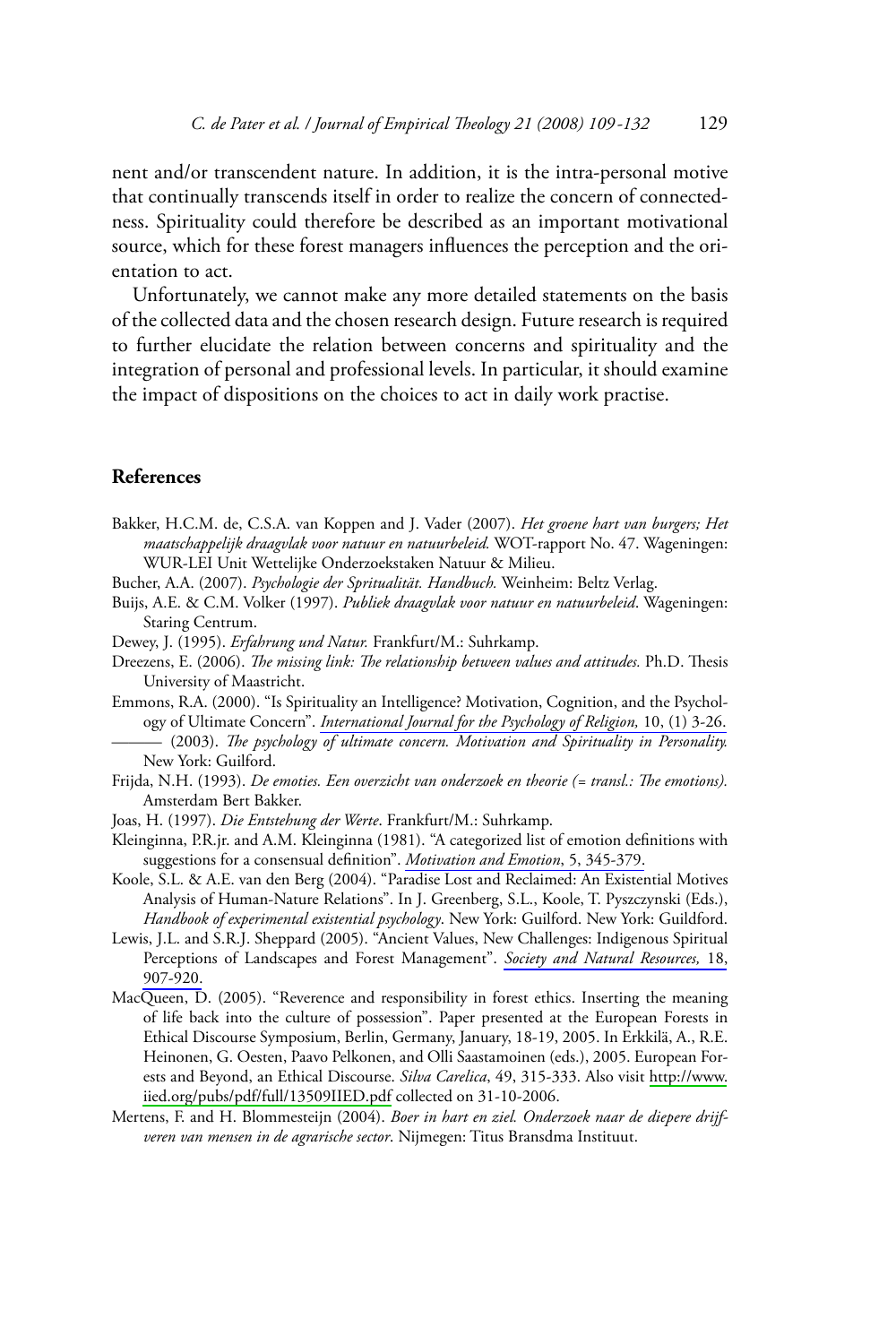Nussbaum, M. (2001). Oplevingen van het denken. Over de menselijke emoties. (= transl.: Upheavals of Thought. The Intelligence of Emotions). Amsterdam: Ambo.

- Pater, C. de (2005). "Trends in Dutch Research on Worldviews and Values Regarding Forests". In: Erkkilä, A., R.E. Heinonen, Gerhard Oesten, Paavo Pelkonen, and Olli Saastamoinen (eds.) European Forests and Beyond, an Ethical Discourse. Silva Carelica Vol. 49: 79-91. Joensuu, Finland: University of Joensuu.
- Posey, D.A. (comp. & ed.) (1999). Cultural and spiritual values of biodiversity. Nairobi: United Nations Environmental Programme.
- Roothaan, A. (2005). Terugkeer naar de natuur. De betekenis van natuurervaring voor een nieuwe ethiek. Kampen: Klement.
- Schouten, M. (2005). Spiegel van de natuur. Het natuurbeeld in cultuurhistorisch perspectief. Utrecht: KNNV/Staatsbosbeheer.
- Schulting, R. (2000). "Stijvol beheren. Onderzoek naar de attitude en beheerstijl van bosbeheerders". Nederlands Bosbouw Tijdschrift, 72, 2, 69-73.
- Strauss, A. and J. Corbin (1998). Basics of Qualitative Research. Techniques and Procedures for Developing Grounded Theory. 2nd ed. London: Sage.
- Taylor, B.R., J. Kaplan, L. Hobgood-Oster, A. Ivakhiv and M. York (eds.) (2005). The Encyclopedia of Religion and Nature. London: Thoemmes Continuum.
- Terhaar, T.L. (2005). Nature, trauma, and the soul: The mystical experience in nature as a wellspring of spiritual values. PhD dissertation. Ann Arbor, USA: Proquest. www.il.proquest.com UMI #3169001.
- Trigt, A. van, K. van Koppen and H. Schanz (2003). "Spirituele waarden van natuur; een analyse van spiritualiteit in relatie tot bomen en bos". Landschap, 20, (3) 155-163.
- Wester, F. and V. Peters (2004). Kwalitatieve analyse; uitgangspunten en procedures. Bussum: Coutinho.

Oarley, K. and J.M. Jenkins (1996). Understanding emotions. Oxford: Blackwell publishers.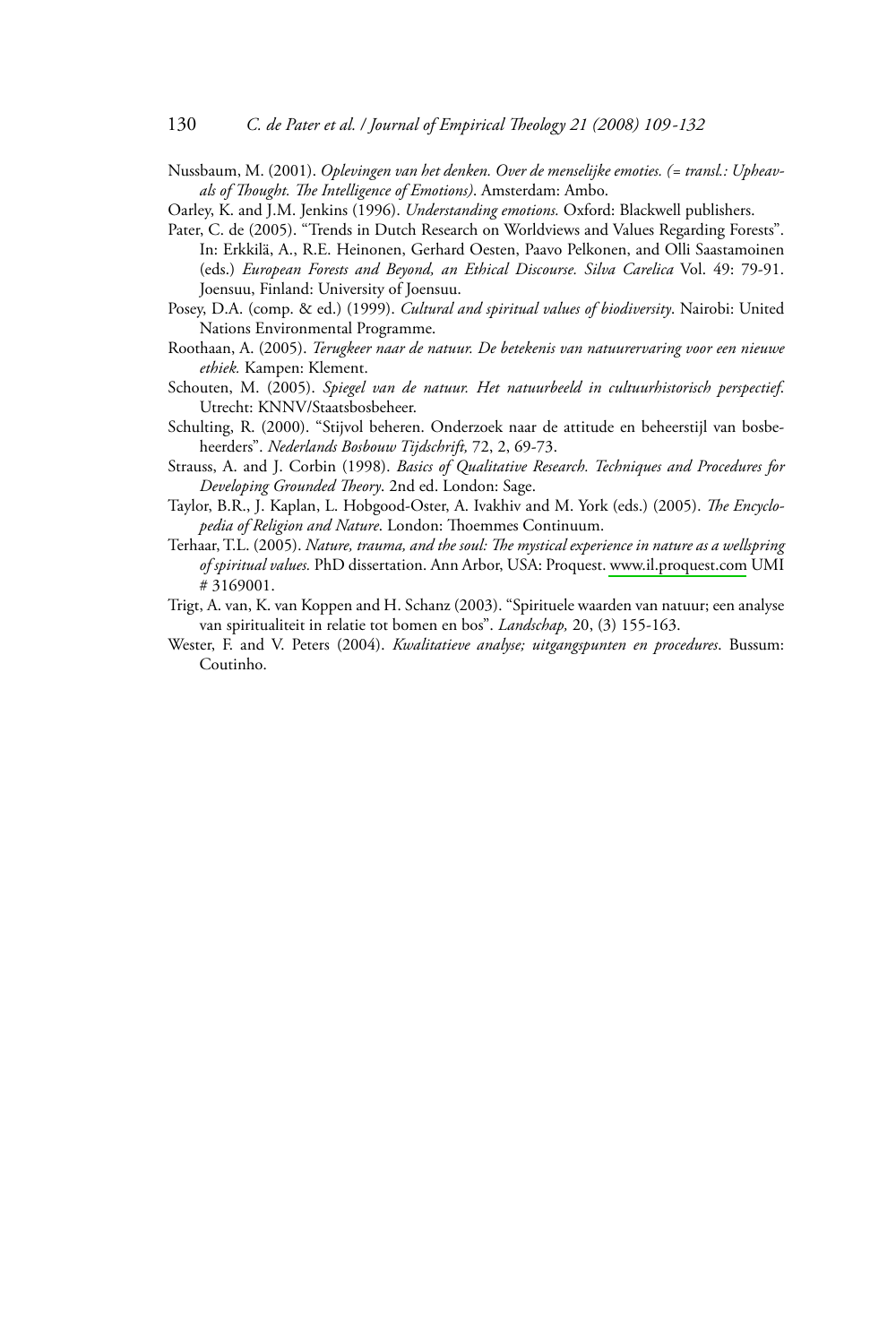# Appendix 1

## Topic list for semi-structured interviews

N.B. the order of the questions has been determined to allow the interview to proceed smoothly, and has not been based on the systematics of the contents. During the interview the order can be abandoned, depending on the dynamics of the conversation.

Questions about the *factual context*:

- How old are you? Where were you born? What did your father and mother do for a living? How did you end up in forestry?
- How did you end up in this forest? How long have you been managing this territory?
- How large is the forest? What kind of units (forest, heathland, water, etc), tree species, animals, etc make up this territory? How was it managed before? What has changed in the course of time?
- What are the management goals for this territory? Is there a particular vision in the management plan and if so, what is it? Is it an economically viable company? Is that important?
- Which parties are directly involved in the management of the territory? What is their relation to you as a manager?

Ouestions about *motives*:

- What motivated you to start managing this forest?
- Have your motives changed in the course of time? What was the reason for that?
- Has working with the forest affected this development?

Questions about *meanings*:

- . What gives you satisfaction or fulfilment? How does this work 'touch' you?
- What are significant experiences in you management work?
- What are valuable aspects/matters of this work? Why?
- Have these valuable aspects ever led to certain decisions in your forest management?
- What has been lost and should have been preserved? What is still in danger of deteriorating or disappearing?
- What does your work mean to the community or to society? What would it mean to society if the forest or the scenic area were to disappear?